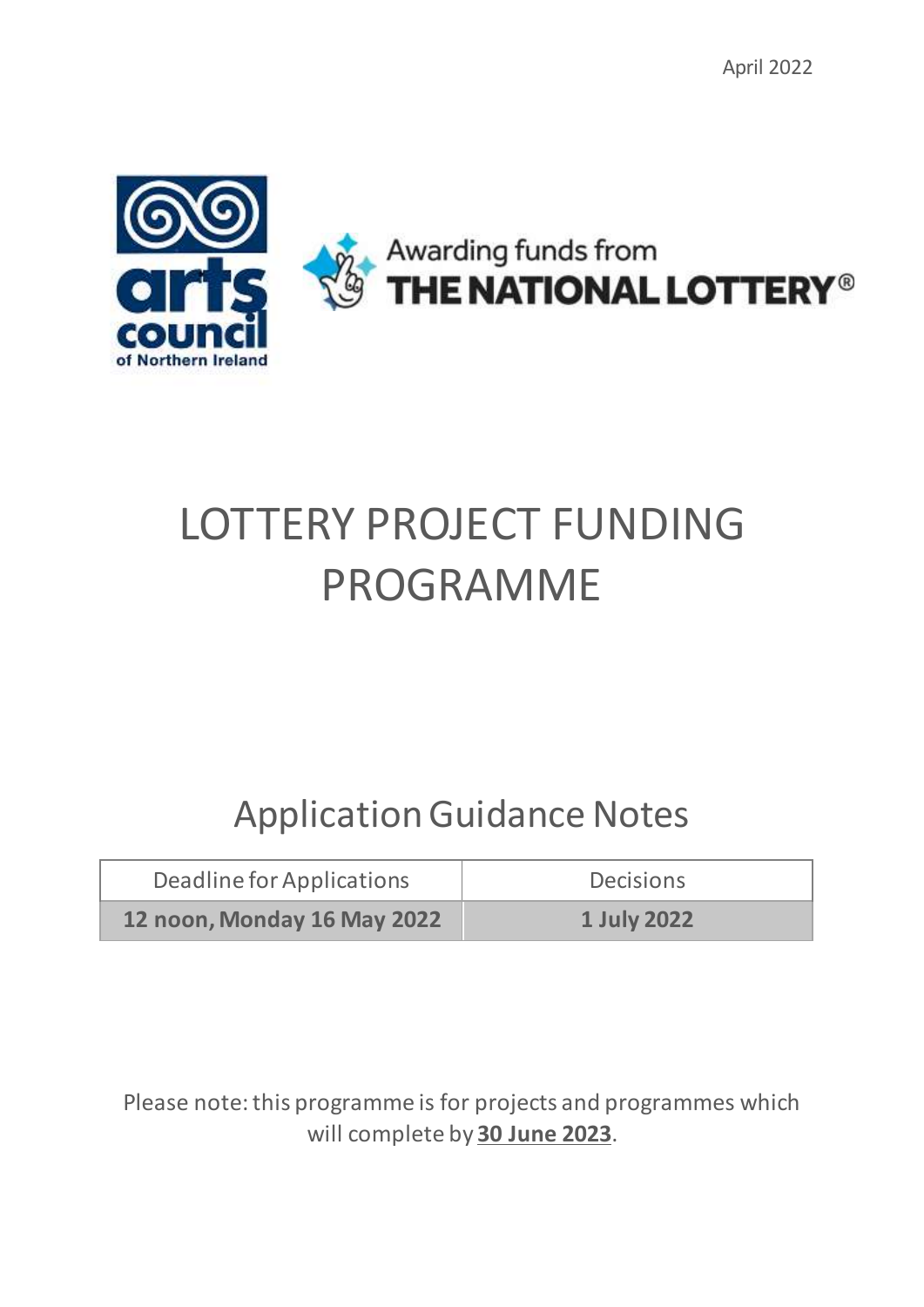## **CONTENTS**

## **Introduction 2** Is your proposal timeframe suitable? Aims of the Lottery Project Funding Programme How much funding is available? How much partnership funding do you need? **Eligibility 4** Who can apply? What you can apply for What you cannot apply for **How to Apply 7** Help with your application Making an application Mandatory enclosures Government Funding Database Detailed guidance on mandatory enclosures After you submit your application **How We Will Make Our Decision 18** Assessment Criteria The Decision Process Is the Arts Council Decision Final **If You Receive an Award 20** Letter of offer How payments will be made Post-project Monitoring Children / Young People / Adults at Risk Equality of Opportunity **Otherinformation 22**

1

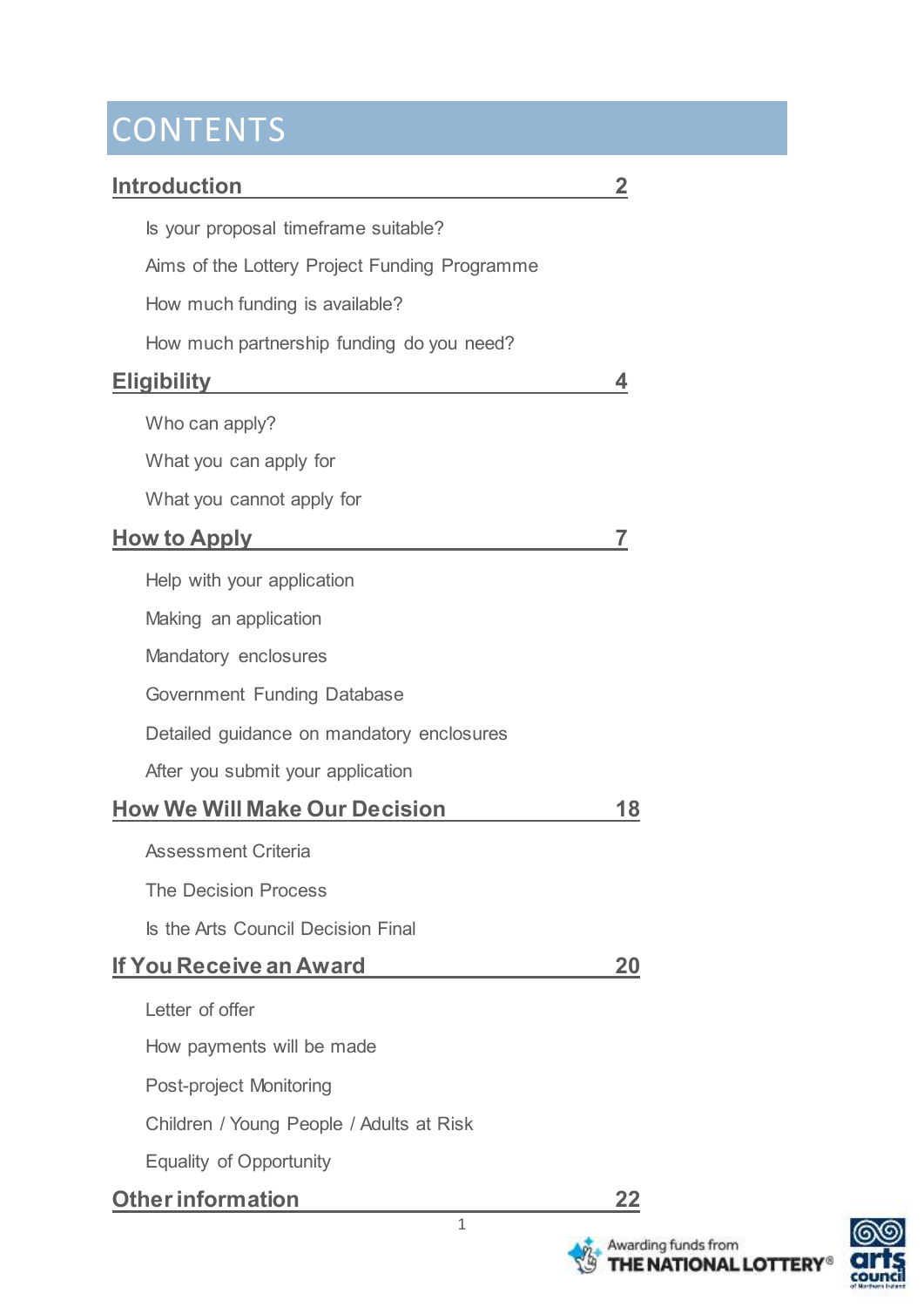# INTRODUCTION

Thank you for your interest in the Arts Council of Northern Ireland's Lottery Project Funding Programme.

These notes give information on who is eligible to apply to the programme and how to submit an application. It also describes how your application will be assessed, how long it will take, how payments will be made and what you will be asked to do if you are awarded a grant.

These Guidance Notes are available on our website [here.](http://www.artscouncil-ni.org/) They may also be requested in large print or other accessible formats if required. Please contact the Arts Council if you need further assistance in this regard.

### **IS YOUR PROPOSAL TIMEFRAME SUITABLE?**

This programme only relates to those proposals that will take place between **1 July 2022 and 30 June 2023**. You should ensure that all eligible proposal expenditure is incurred within these dates. If this is not the case for your proposal, you should NOT apply to this scheme as the Arts Council will not meet any costs incurred outside this period.

#### **AIMS OF THE LOTTERY PROJECT FUNDING PROGRAMME 2022/23**

The Arts Council has designed this programme to assist organisations to deliver arts projects which contribute to the growth of arts in the community for new and existing audiences and which reflect the diversity of Northern Ireland's society and culture. We want to support activities which benefit the people of Northern Ireland or that help arts organisations in Northern Ireland carry out their work.

In addition, the Council wishes to support programmes which

- Encourage the involvement of under-represented groups including those from black and ethnic minority (BAME) communities;
- Encourage the involvement of children and young people, older people, or people with disabilities with organisations and artists of the very highest professional standards across the disciplines;
- Promote innovative, original work by Northern Ireland artists, especially in drama and dance, which tours outside the company's administrative base; and
- Advance collaborative audience development projects.



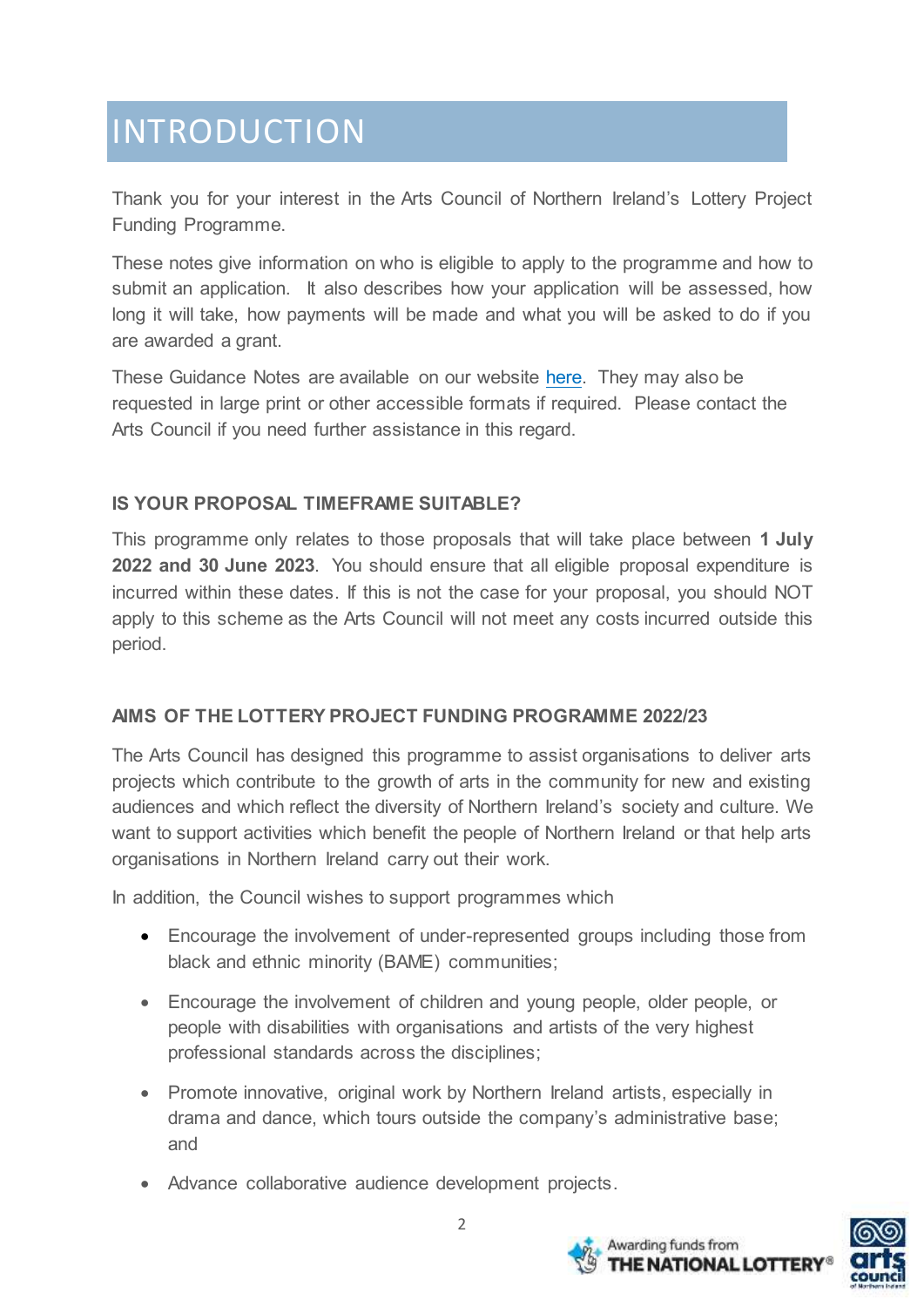# INTRODUCTION

## **HOW MUCH FUNDING IS AVAILBLE?**

Please keep in mind that the amount of money available is limited and demand for funds is likely to be extremely high. It is not usually possible to fund all applications that simply meet the criteria or to fund the entirety of any given request.

We will aim to distribute our funds as widely as possible and may take account in the assessment of your application of the level of support you have previously received or are currently receiving, as well as your organisation's management of any previous grants.

You should be realistic in your expectations and budgets, and bear in mind that the Council may choose to fund specific elements of your proposal rather than the full proposal.

- The minimum grant available under this programme is normally **£10,001**.
- The maximum grant available will be **£50,000**. Your request must not exceed £50,000.
- Within any grant, a maximum of £25,000 may be used to support the gross costs of any salary, ie including recruitment costs, ENIC, pension and expenses.
- Organisations can request full cost recovery of overheads attributable to the funded project within the overall maximum request level of £50,000.
- Organisations currently in receipt of any other Arts Council revenue or Lottery grant must demonstrate that the costs are additional to any programme already funded.
- **Premium Payments:** An amount of up to £3,000 each year is available within the grant for successful applicants who can clearly demonstrate that additional costs are associated with the delivery of their project for people with particular needs as defined under Section 75 of The Northern Ireland Act 1998.

## **HOW MUCH PARTNERSHIP FUNDING DO YOU NEED?**

The minimum partnership funding you need to find from non-Lottery, non-Arts Council sources is 10%

The minimum partnership funding requirement of 10% may be comprised of cash and/or in-kind funding. The assessment process takes into account the other funds you are able to bring to the proposal and this may influence the outcome of the assessment.

If your organisation is a statutory body the minimum partnership funding you need to find is 50% of the costs.



Awarding funds from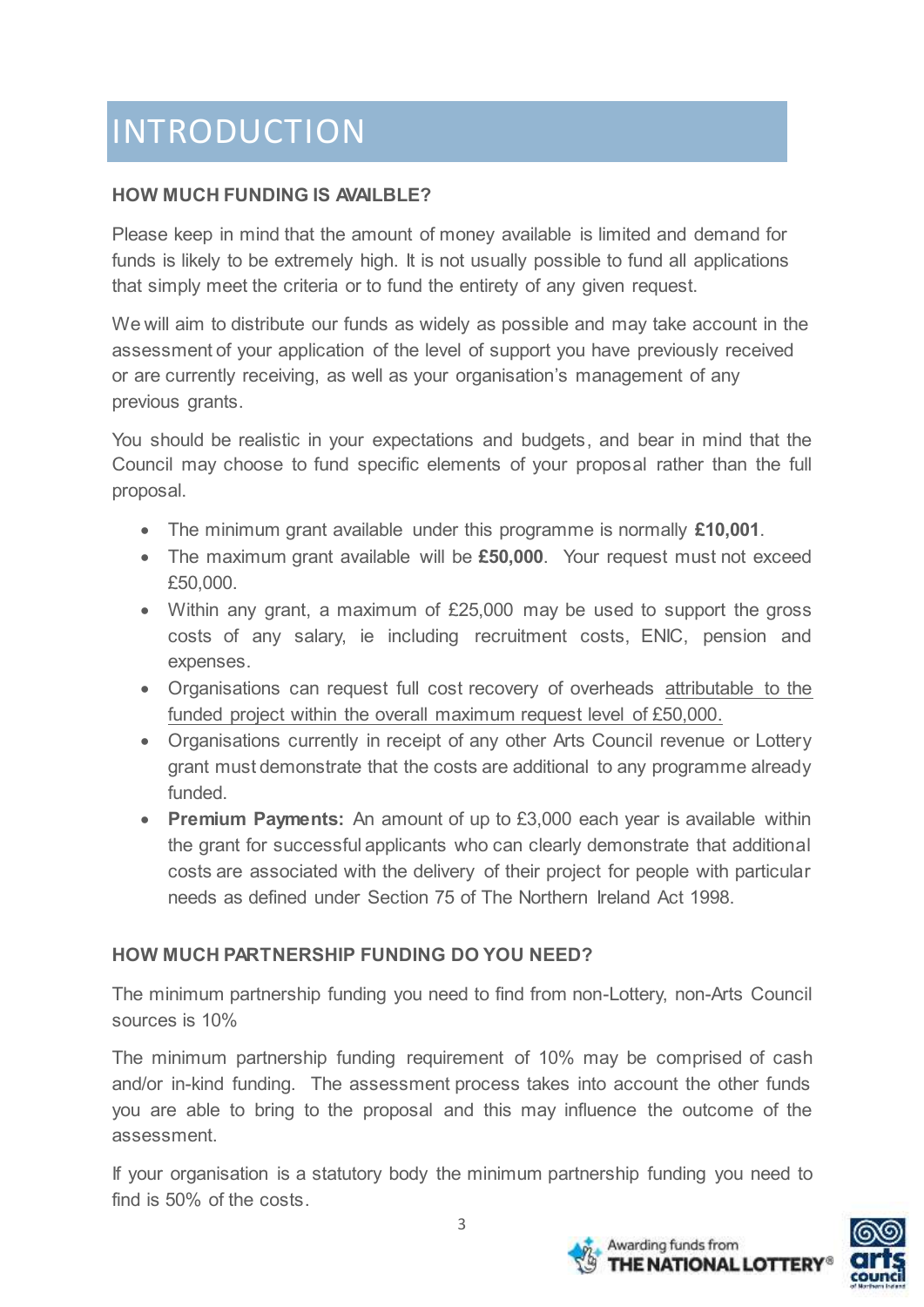# ELIGIBILITY

#### **WHO CAN APPLY?**

The Arts Council welcomes applications from the widest possible range of organisations and in particular from applicants whose projects benefit individuals categorised under Section 75 of the Northern Ireland Act 1998. You will be required to provide proof that you have a legal constitution.

- You do not have to be primarily an arts organisation, although the focus of the project must be on arts activities.
- Registered charities and other organisations which cannot distribute profits may apply for funds.
- Local Authorities are eligible to apply but they are a low priority.
- Commercial organisations can only apply for support if the project is primarily for the benefit of the public rather than their own commercial interests.
- If your organisation has a limited membership, or is a school, college or university, you must show that the project will benefit the wider public.
- Public sector agencies can apply for projects which are outside their statutory remit.
- Groups of organisations (consortia) working together to deliver specific project are eligible to apply.
- In most cases we expect the activity to take place in Northern Ireland. However, organisations based outside Northern Ireland can apply where they can demonstrate significant benefit to the people of Northern Ireland.

## **WHO CANNOT APPLY?**

- Organisations that have received a 2022/23 Annual Funding Programme award
- $\bullet$  Individuals
- Broadcasters (excluding community service broadcasters)
- Central Government Departments
- Umbrella organisations not previously funded by the Arts Council

## **HOW MANY APPLICATIONS CAN YOU MAKE?**

You may make only one application in each funding round. However, you can include a number of projects within the one application form. If you choose to do this you should talk to an Arts Development Officer about your projects before submitting the application to get advice about whether a multiple application is appropriate. You will also be required to give full project details and budgets for each individual project. The Council may choose to fund all, some, or no elements of your application.



Awarding funds from

THE NATIONAL LOTTERY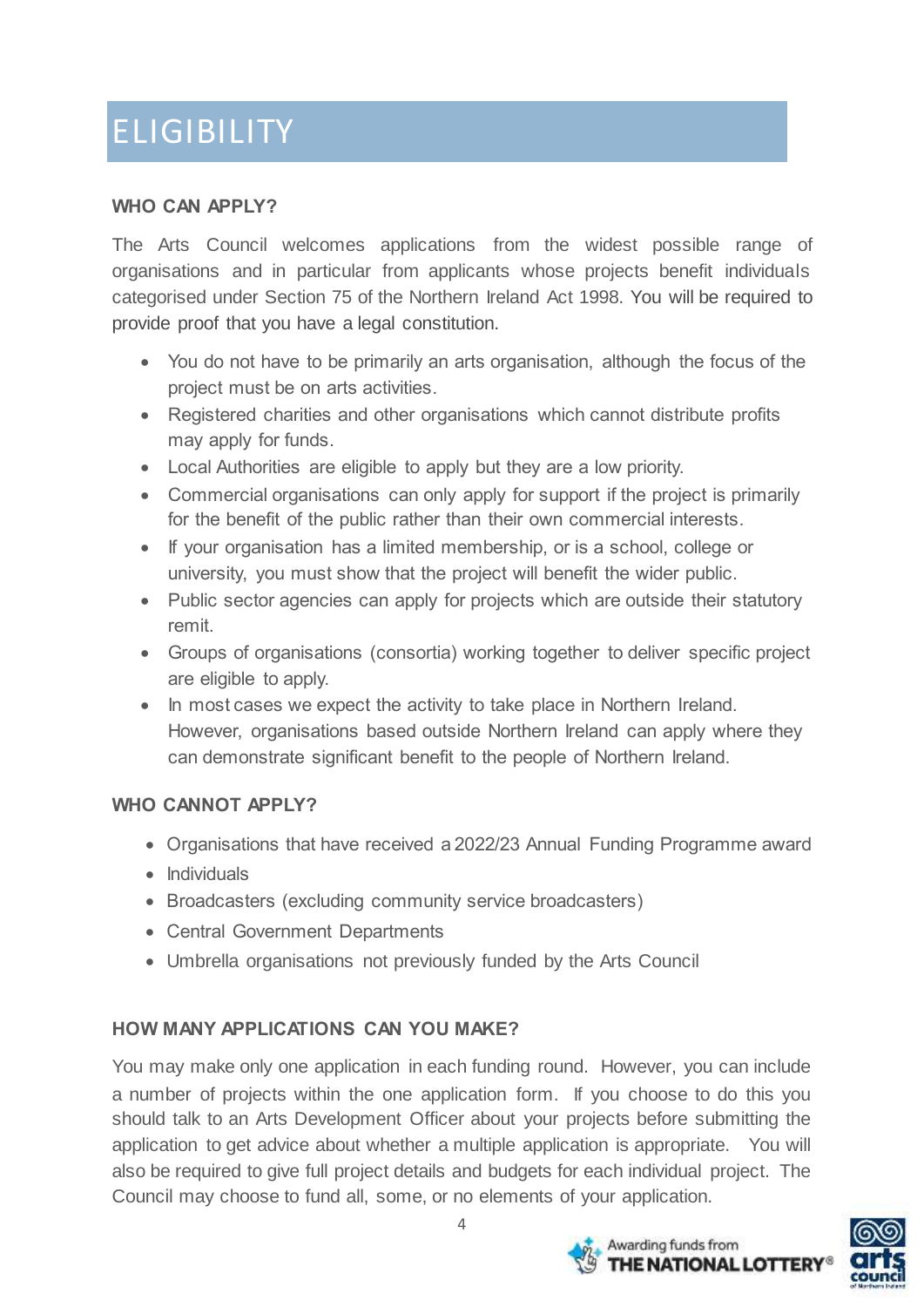## ELIGIBILITY

You may apply for an award under this programme even if you currently have another live award which is not yet complete.

### **WHAT YOU CAN APPLY FOR**

**Applicants should give careful consideration to the feasibility and timing of touring work, public presentations, large scale projects and conferences in light of potential ongoing or re-occurring issues due to Covid-19.** 

You can apply for arts activities that last **up to one year**. These can include the following:

- Projects, events and programmes of activity together with related overhead costs associated with the delivery of the project/event or programme
- Projects which promote under-represented groups including those from black and ethnic minority (BAME) communities
- Continuation of salaries of existing administrative and/or arts posts. except for staff who have taken up the offer of the Governments furlough scheme
- Commissions and Productions\*
- Research and Development
- Audience Development to meet the needs of audiences and to help arts organisations develop ongoing relationships with audiences
- Touring (in more than one local authority area)
- One-off, large-scale national arts events, such as conferences, which take place in Northern Ireland and benefit people and artists from across Northern Ireland and beyond
- Presentations or exhibitions (in more than one local authority area) of work by international artists and arts organisations
- Organisational/skills development to ensure you are fit for purpose after COVID-19.
- Specialist skills for on-line presentation of existing or new work
- Projects which are planned to reach significant audiences through 'live', 'as live' or recorded digital performance, publication, broadcast, reading, recording, and/or other audience channels
- Modest requests for capital equipment, website design and upkeep costs and digital platform development will be assessed on a case by case basis and these must be integral to project design and/or delivery and/or specific project costs.



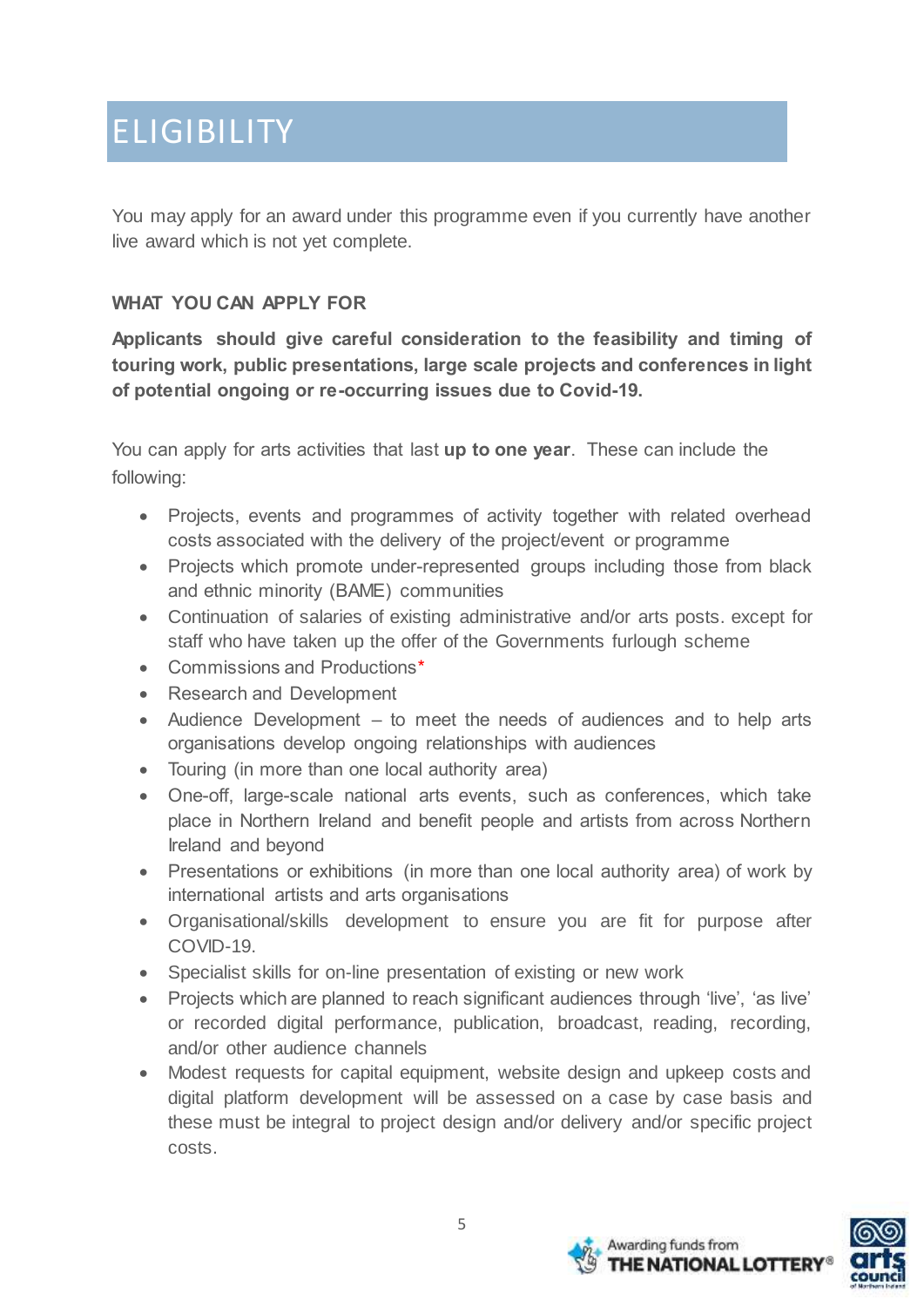## **ELIGIBILITY**

\*In Music and Drama you can apply for the costs of commissioning and production within the same application. However, you will be required to submit the script/score for approval by the Arts Council before you enter into any production contracts or before you advertise the production in any way. When planning your project timescale you should allow two months between the submission of the script to the Arts Council and entering into production contract. If the Arts Council is not content with the quality of the script it will withhold permission to enter into production. If you enter into production contracts before the Arts Council gives permission to proceed, the production element of the grant will be withheld.

### **WHAT YOU CANNOT APPLY FOR**

- New administrative or new salaried arts posts
- Activities that are not arts related
- Film or video production that is likely to lie within the remit of NI Screen
- Activities where contracts have been entered into before we issue a letter of commencement. We do recognise that certain preliminary work needs to take place, e.g. discussions with key personnel; an initial feasibility study or market research; but advertising of projects in advance of a Council decision is undertaken at the organisation's own risk
- **Fees for non-arts based courses**
- Fees for further or higher education courses at third level
- Ongoing building maintenance costs
- Building design
- Translations by publishers of literary works by Northern Irish artists into other languages
- Fundraising events
- Activities or events which duplicate what already exists
- Costs already covered by the Arts Council of Northern Ireland, other funders or Government COVID-19 schemes to cover salaries or grants to mitigate loss during quarantine.

**Please note that this list is not exhaustive.** 

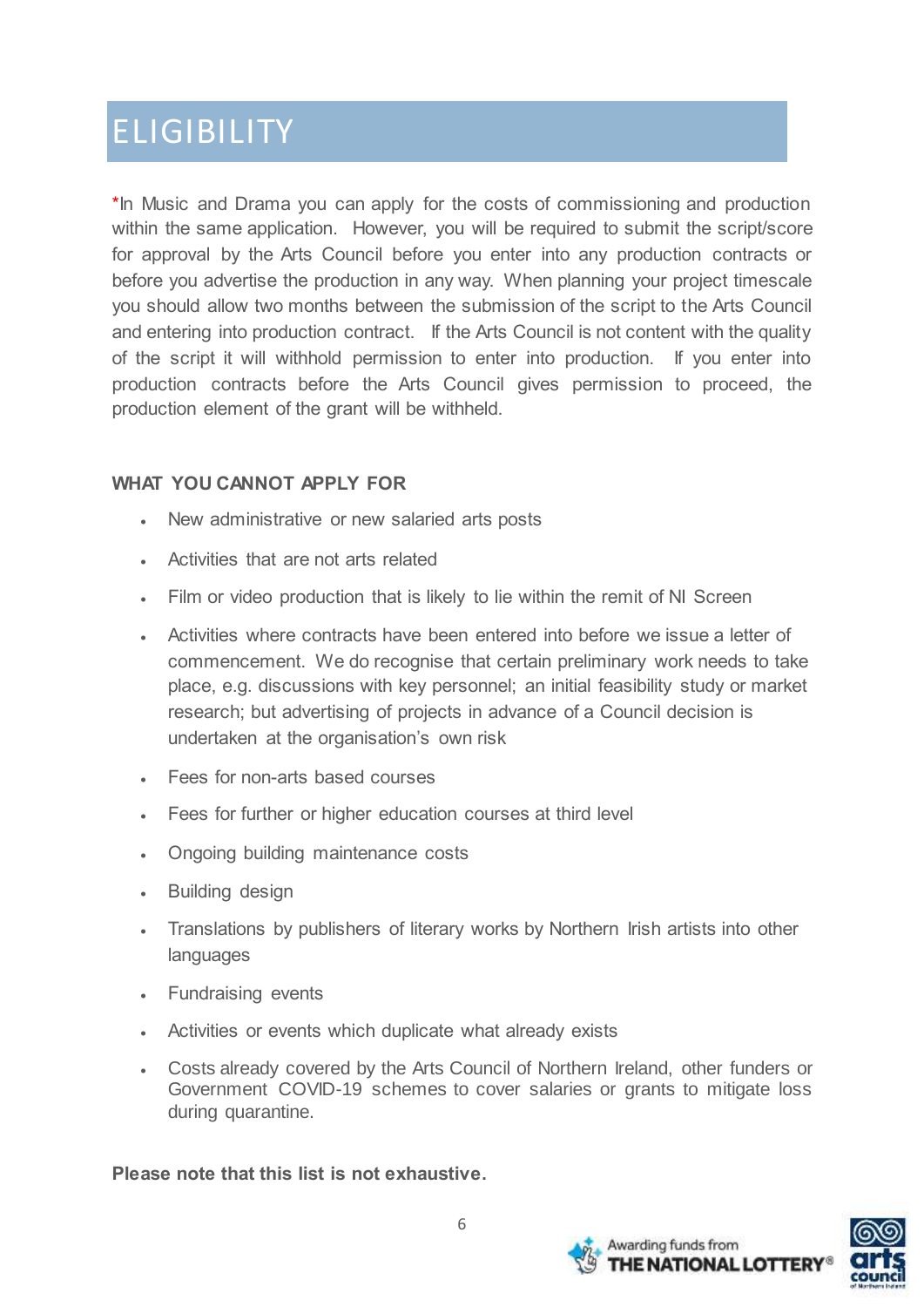### **HELP WITH YOUR APPLICATION**

These Guidance Notes are available on request in large print format and disk, and also on the Arts Council's website here: [http://www.artscouncil-ni.org](http://www.artscouncil-ni.org/) .

Arts Council staff are currently working remotely however they can be contacted by email. Staff contact details are available on the Arts Council website [http://artscouncil-ni.org/contact-us.](http://artscouncil-ni.org/contact-us)

#### **MAKING AN ONLINE APPLICATION**

You must apply using our online system. We will not accept applications in hard copy or by email. You will find a link to the Lottery Project Funding Programme webpage here<http://artscouncil-ni.org/funding/for-organisations>.

- Online applications may be edited, saved and returned up to the closing date**.**
- You must submit all mandatory enclosures associated with the application at the same time as your application, ie. they must be uploaded to your online application prior to its submission. These enclosures are listed on the Attachments page within the online application and are detailed below.
- **Please ensure that you leave sufficient time to upload all documents to the system as there can be long delays as the closing deadline approaches and the system will shut down at 12 noon precisely on the closing date, Monday 16 May 2022**. If your complete application is not **fully** uploaded when the system closes, your application will not be accepted.
- If you submit your application by the closing deadline, you will receive an automated email advising that your application has been successfully submitted to the system. **If you do not receive this email, your application has not been submitted.**

Please remember that it is your responsibility to ensure that we receive the application form and uploaded enclosures by the closing time and date.

## **MANDATORY ENCLOSURES**

These are the documents which you must provide in conjunction with your application. Some of these must be submitted with your application; others must be uploaded to the Government Funding Database (GFD - see notes below).



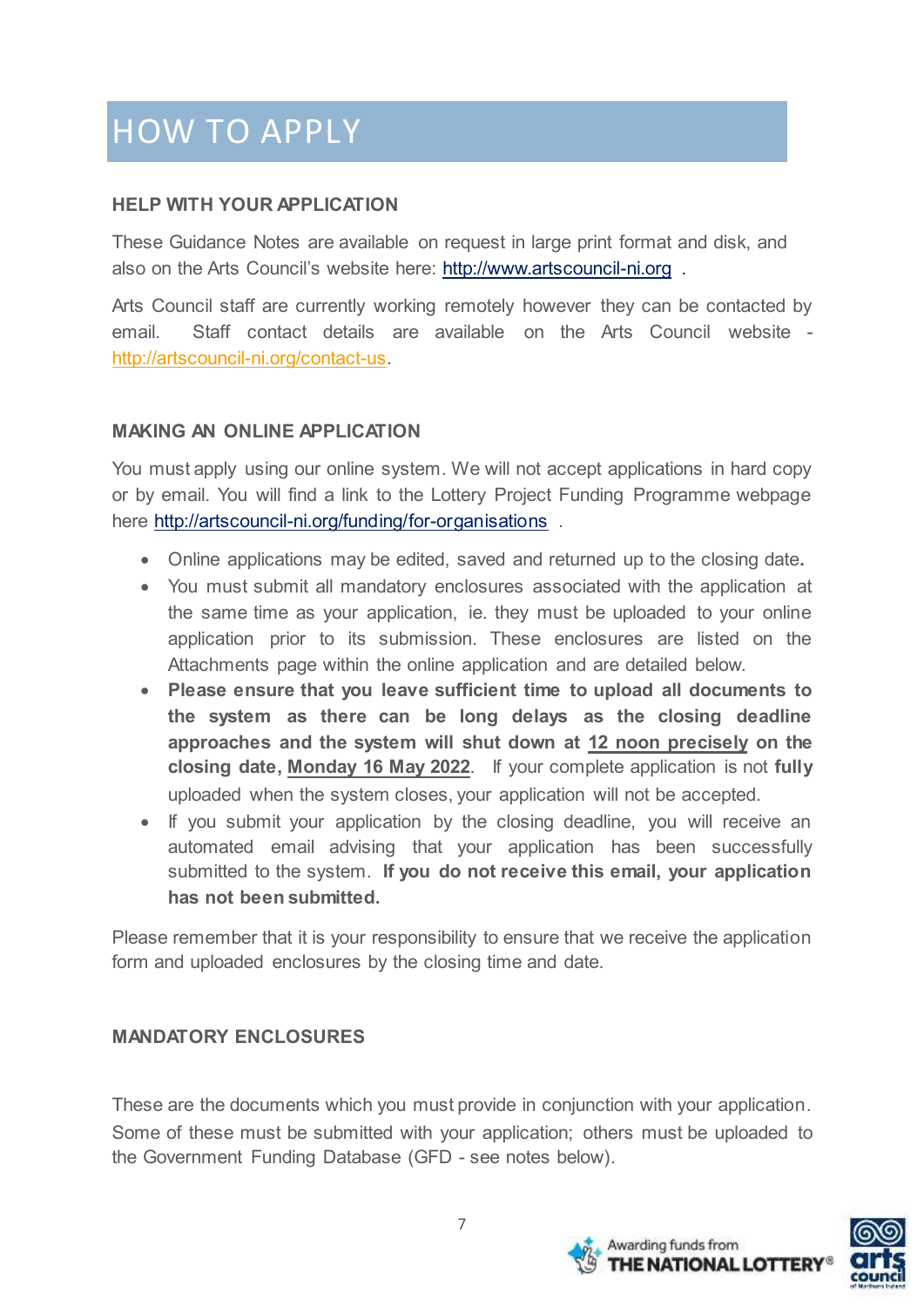Please keep in mind the following important points:

- All mandatory enclosures must be in **Word, Excel or pdf format**. We cannot accept documents in other formats.
- **The total size of all your uploaded documents should not exceed 25 Mb.**
- You must submit **all** necessary enclosures with your application form. If any enclosures are missing, your application will be ineligible.
- If you submit an enclosure in a format which we do not accept or which is corrupted or which we cannot open, the enclosure will be considered missing and your application will be ineligible.
- Do not compress files into one zip file. Files must be uploaded as individual documents.
- **All data must be PC compatible**. If non-PC compatible data is supplied, your application will not be assessed. For example, if using a MAC, it is the applicant's responsibility to ensure that any enclosures uploaded to the online application are PC compatible.
- The submission of weblinks or website addresses in lieu of enclosure documents is not acceptable and will result in your application being made ineligible.

You **must** submit the following with your Lottery Project Funding Programme application before submission (**read on** for information on the additional documents that you must upload to the **GFD**):

- Detailed proposal description
- Detailed description of how your proposal meets the programme criteria
- Detailed I&E budget for your proposal
- Detailed I&E budget for your whole organisation for the year in which your proposal will happen
- Management accounts for the period up to 31 March 2022 (**if** the accounts uploaded to the Government Funding Database are not for 2021/22– see additional notes below)
- List of your organisation's current board members
- **IF** applying for audience development activity provide evidence that you have consulted with Thrive.
- IF applying to bring international work to NI provide a venue schedule
- **IF** applying to tour a production provide a proposed tour itinerary **and** letters from proposed venues indicating interest



Awarding funds from

THE NATIONAL LOTTERY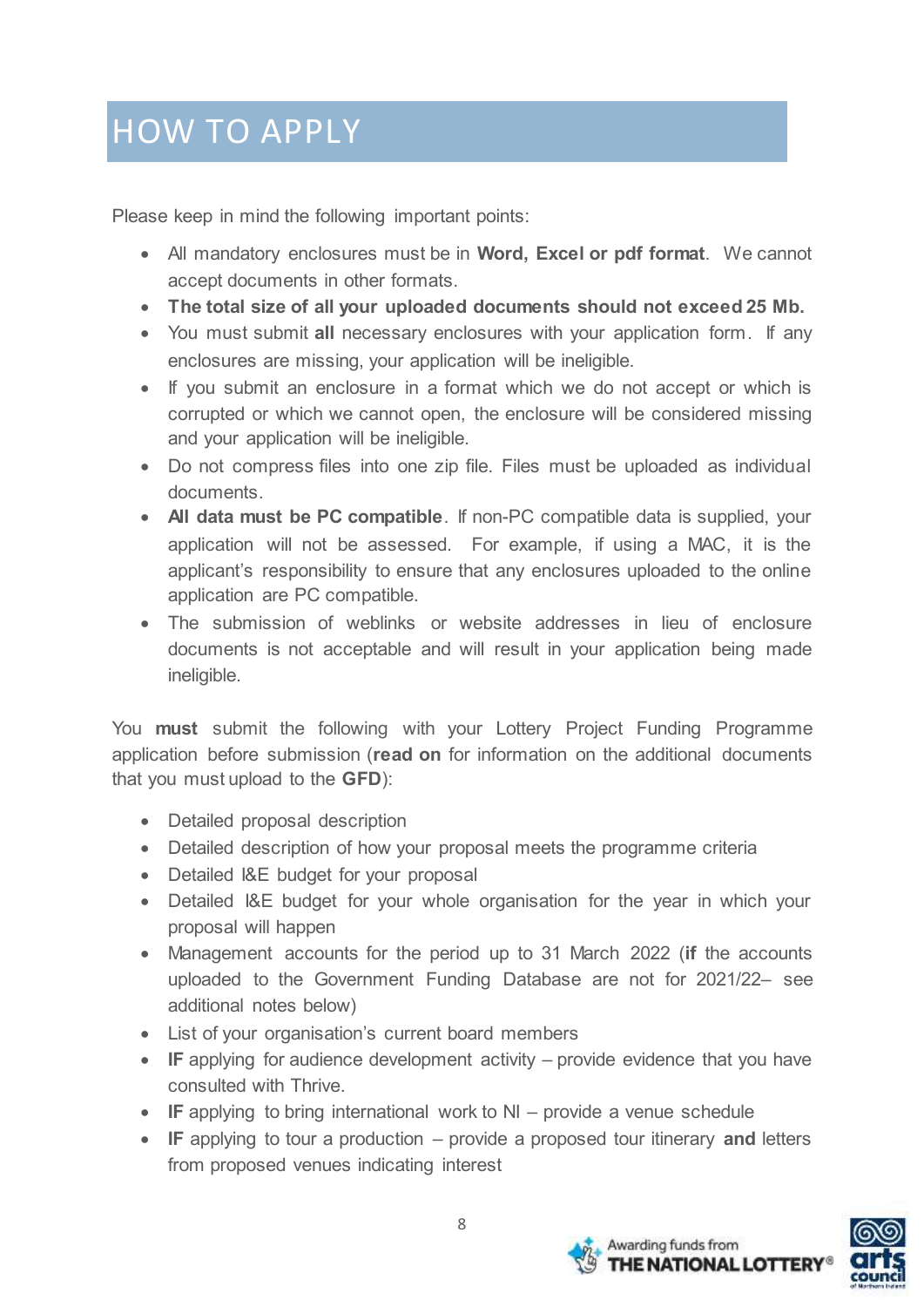- **IF** applying for the production of a new work provide script, score, design details or equivalent
- IF applying for modest capital equipment the appropriate number of quotations with delivery dates.

**If available** and relevant to your proposal, you should also upload the following:

- Details of Premium Payment costs if these are being requested
- Copies of letters of offer from partnership funders or sponsors
- CVs of proposed artists to be involved in your proposal

### **GOVERNMENT FUNDING DATABASE**

As part of Government's Reducing Bureaucracy programme, you are required to upload a number of master documents to the Government Funding Database (GFD). Many organisations in receipt of ACNI funds are already registered with this database; others will be required to register prior to the application being assessed. Once uploaded, these documents will exist for all applications you make to any Government department and you will not be required to submit them with individual applications, including future applications to the Arts Council.

**If you are based in Northern Ireland**, the following documents **MUST** be uploaded to the Government Funding Database at <https://govfundingpublic.nics.gov.uk/Home.aspx>

- Constitution and/or Memorandum and Articles of Association
- Most recent set of Audited/Certified/adopted accounts.
- Organisation Chart
- List of office bearers
- Rental Agreement/Lease/Evidence of ownership

**You will only be required to upload the documents where changes have been made.** 

**If you are based outside Northern Ireland** you **MUST** upload the 5 documents listed above **AND** all the mandatory enclosures listed on pages 8 and 9 at the time of submitting your online application.

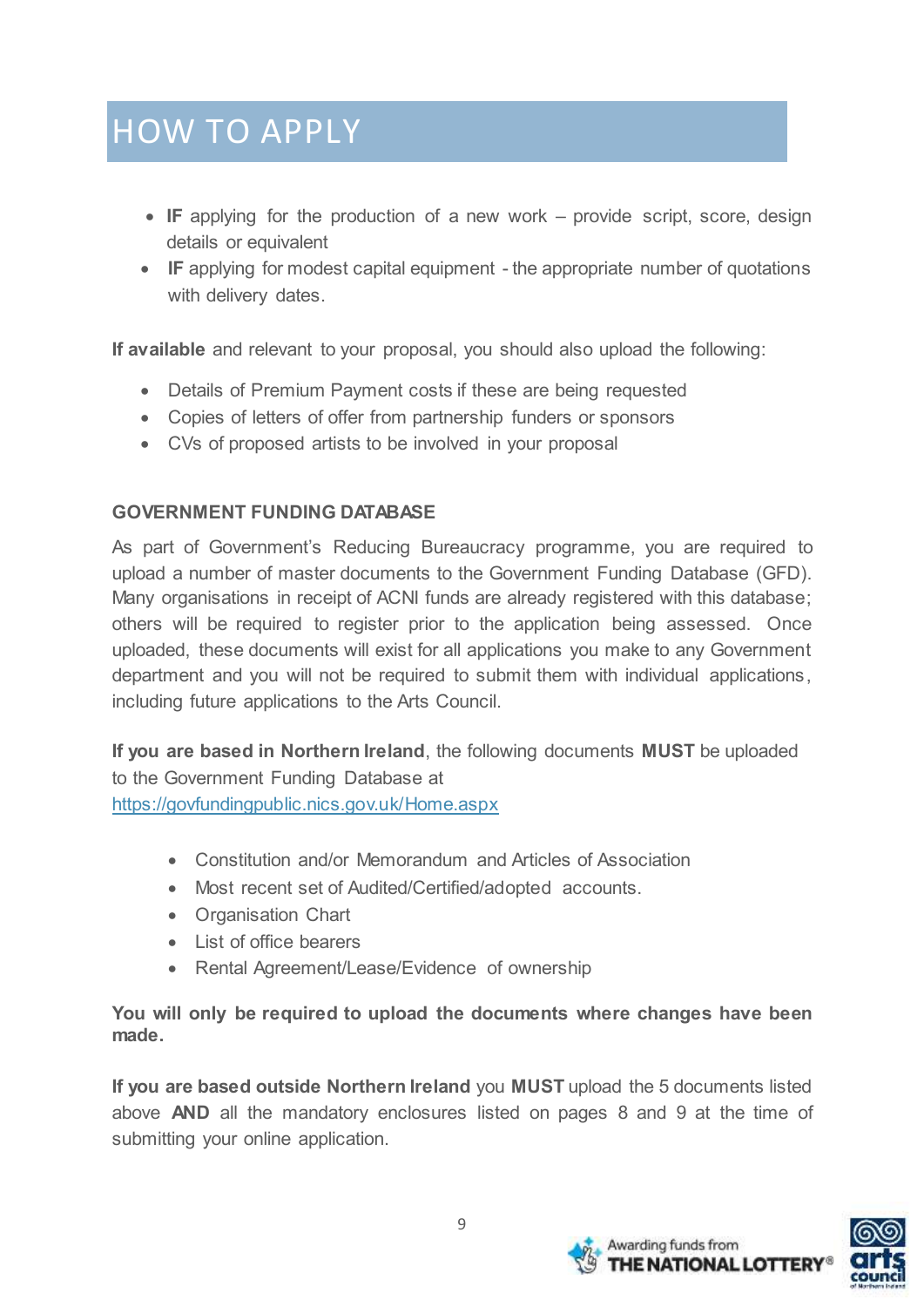If you are not currently on the Database you will be required to register at <https://govfundingpublic.nics.gov.uk/Home.aspx> **Please note that if you are registering on the GFD site for the first time, it may take a number of days for your account to be activated. It is your responsibility to ensure that you initiate the registration process in sufficient time prior to the programme submission deadline to ensure that you are able to upload the necessary GFD documents to the site. If your organisation is not registered on the GFD or ALL the necessary documents are not uploaded to the site by the programme deadline, your application will be ineligible.**

Full instructions for uploading documents to the Government Funding Database are available for download from the Arts Council's website.



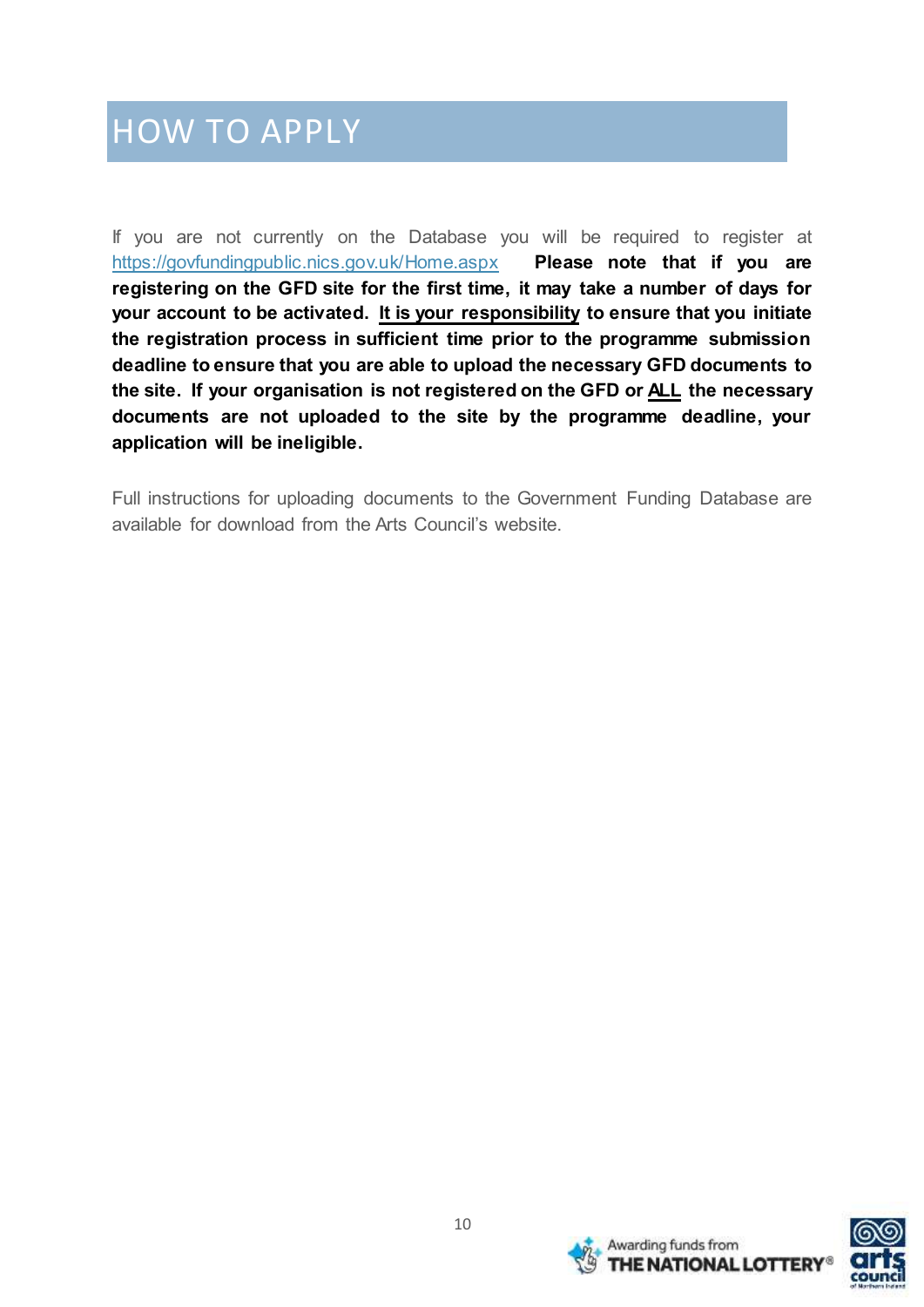## **DETAILED GUIDANCE ON MANDATORY ENCLOSURES**

Further information on all mandatory enclosures is detailed below. If you have any queries about any of the documents, please contact us. Staff contact details are available on the Arts Council website - [http://artscouncil-ni.org/contact-us.](http://artscouncil-ni.org/contact-us)

| <b>Mandatory</b>                           | <b>Submit</b>                 | <b>Guidance on Enclosure</b>                                                                                                                                                                                                                                                                                                                                                                                                                                                                                                                                                                                                                                                                                                                                                                                                                                                                                                                                                                                                                                                                                                                                                                                                                                                         |
|--------------------------------------------|-------------------------------|--------------------------------------------------------------------------------------------------------------------------------------------------------------------------------------------------------------------------------------------------------------------------------------------------------------------------------------------------------------------------------------------------------------------------------------------------------------------------------------------------------------------------------------------------------------------------------------------------------------------------------------------------------------------------------------------------------------------------------------------------------------------------------------------------------------------------------------------------------------------------------------------------------------------------------------------------------------------------------------------------------------------------------------------------------------------------------------------------------------------------------------------------------------------------------------------------------------------------------------------------------------------------------------|
| <b>Enclosure</b>                           | with                          |                                                                                                                                                                                                                                                                                                                                                                                                                                                                                                                                                                                                                                                                                                                                                                                                                                                                                                                                                                                                                                                                                                                                                                                                                                                                                      |
| <b>Detailed</b><br>proposal<br>description | Online<br>application<br>form | Your proposal description should be no more than 2,500 words.<br>You should describe in detail the proposal you wish to deliver,<br>describing the overall aims and objectives of the proposal and all the<br>activities within the proposal. You should also include the following:<br>Locations and dates of all events within the proposal<br>Names of artists, tutors, facilitators (if known) for each event or<br>$\bullet$<br>proposal; OR details of the process you intend to use to select the<br>artists.<br>Projected participation in each event or proposal – numbers and<br>age ranges – whether they will actively participate or will be an<br>audience for a final presentation<br>For organisations whose programme includes the production of<br>artistic material (journals, magazines, books, film, CD, or other<br>media) a list of titles with print run and projected sales. Such<br>organisations should also document promotional events<br>associated with these materials (launches, readings, viewings,<br>$etc.$ )<br>Name of Project Manager for each major element, along with<br>experience statement<br><b>Remember:</b> For some activities (audience development, bringing<br>international work to NI or touring, new work) we need additional |
|                                            |                               | information. Details below.                                                                                                                                                                                                                                                                                                                                                                                                                                                                                                                                                                                                                                                                                                                                                                                                                                                                                                                                                                                                                                                                                                                                                                                                                                                          |



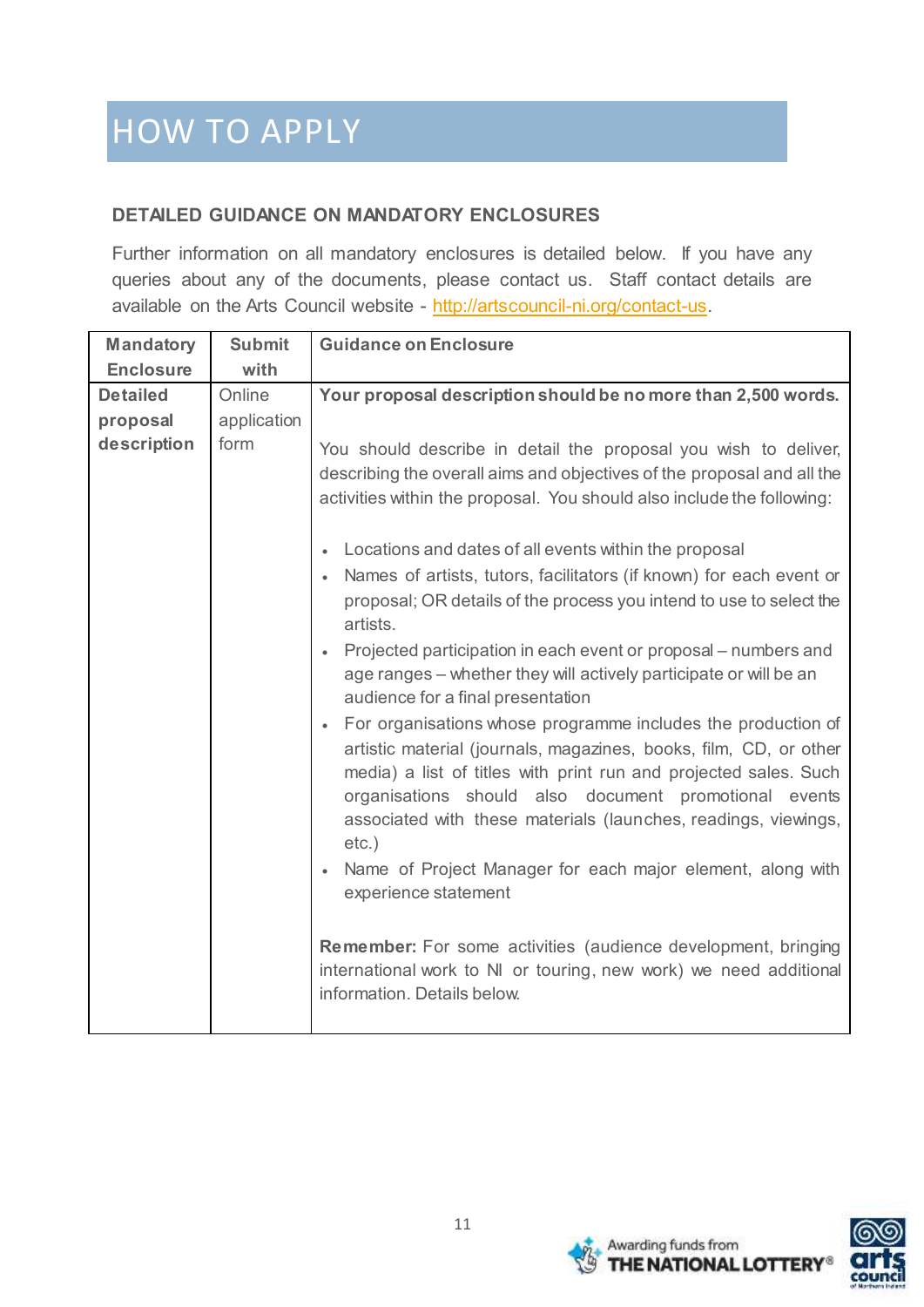j

| <b>Mandatory</b>                                                                                    | <b>Submit</b>                 | <b>Guidance on Enclosure</b>                                                                                                                                                                                                                                                                                                                                                                                                                                                                                                                                                                                                                                                                                                                                                                                                                                                                                                                                                                                                                                                                                                                                                                                                                                                                                      |
|-----------------------------------------------------------------------------------------------------|-------------------------------|-------------------------------------------------------------------------------------------------------------------------------------------------------------------------------------------------------------------------------------------------------------------------------------------------------------------------------------------------------------------------------------------------------------------------------------------------------------------------------------------------------------------------------------------------------------------------------------------------------------------------------------------------------------------------------------------------------------------------------------------------------------------------------------------------------------------------------------------------------------------------------------------------------------------------------------------------------------------------------------------------------------------------------------------------------------------------------------------------------------------------------------------------------------------------------------------------------------------------------------------------------------------------------------------------------------------|
| <b>Enclosure</b>                                                                                    | with                          |                                                                                                                                                                                                                                                                                                                                                                                                                                                                                                                                                                                                                                                                                                                                                                                                                                                                                                                                                                                                                                                                                                                                                                                                                                                                                                                   |
| <b>Detailed</b><br>description of<br>how your<br>proposal meets<br>the programme<br><b>criteria</b> | Online<br>application<br>form | The programme criteria are listed below. You must address each<br>sub-criterion directly in no fewer than 200 and no more than 500<br>words. You must address each sub-criterion separately; identify<br>and number your response to each so that the assessing officer can<br>clearly see which sub-criterion you are addressing. If you do not<br>separately address, identify and number each sub-criterion<br>response, your enclosure will be ineligible.<br>Criterion 1: Public Benefit (200 - 500 words per sub-criteria)<br>1) Describe how your proposal contributes to the Arts Council's<br>5-year strategic framework for developing the arts Inspire/<br>Connect/Lead strategy <sup>1</sup> .<br>2) Describe how your proposal contributes to the growth of the<br>arts in the community for new and existing audiences, and how<br>it reflects the diversity of Northern Ireland society and culture.<br>3) Describe your proposal's marketing strategy.<br>Tell us of your plans to deliver your work in the context of<br>potential ongoing or re-occurring issues due to COVID-19<br>should they continue beyond the period of this grant.<br>Quality of Arts Activity (200 - 500 words per sub-<br><b>Criterion 2:</b><br>criteria)<br>4) Describe how your proposal offers creative vision and |
|                                                                                                     |                               | imaginative programming.<br>5) Describe your proposal's production/performance/<br>presentation/facilitation and process.<br>6) Give details of the artists and facilitators who will be involved<br>with your proposal.<br>Criterion 3: Organisational/Proposal Viability and Quality of<br>Management (200 - 500 words per sub-criteria)<br>7) Describe how you have planned your proposal.<br>8) Describe how your organisation is governed, including details<br>of how often your board meets, reporting mechanisms, sub-<br>committees and training.<br>9) Describe how your organisation manages its finances.                                                                                                                                                                                                                                                                                                                                                                                                                                                                                                                                                                                                                                                                                             |

<sup>1</sup> *Inspire / Connect / Lead,* [www.artscouncil-ni.org/images/uploads/publications-documents/ACNI-5-year-](http://www.artscouncil-ni.org/images/uploads/publications-documents/ACNI-5-year-Strategic-Framework-for-Developing-the-Arts-2019-2024.pdf)[Strategic-Framework-for-Developing-the-Arts-2019-2024.pdf](http://www.artscouncil-ni.org/images/uploads/publications-documents/ACNI-5-year-Strategic-Framework-for-Developing-the-Arts-2019-2024.pdf)



Awarding funds from<br>THE NATIONAL LOTTERY<sup>®</sup>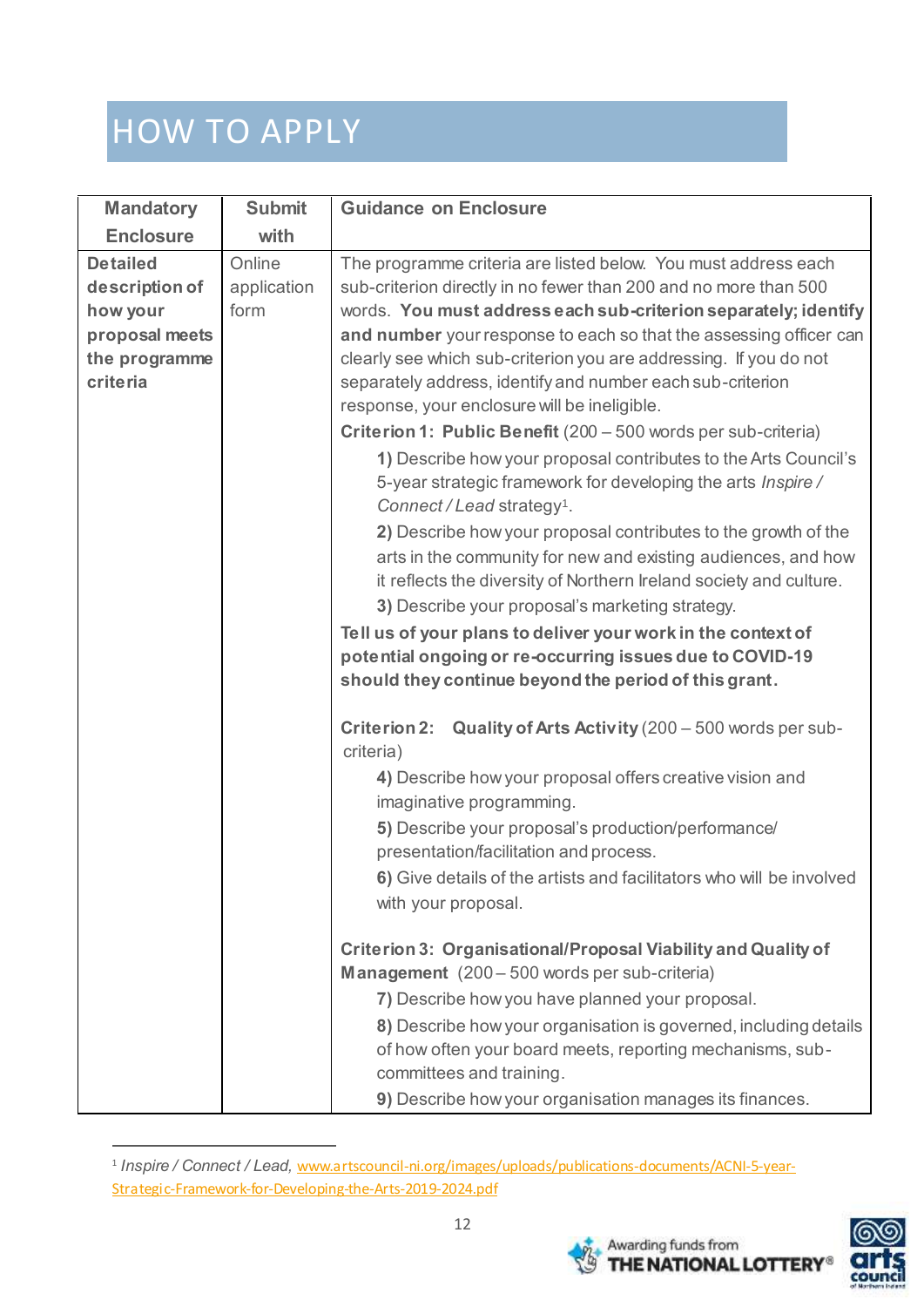| <b>Mandatory</b>                                       | <b>Submit</b>                 | <b>Guidance on Enclosure</b>                                                                                                                                                                                                                                                                                                                                                                                                                                                                                                                                                                                                                                                                                                                                        |
|--------------------------------------------------------|-------------------------------|---------------------------------------------------------------------------------------------------------------------------------------------------------------------------------------------------------------------------------------------------------------------------------------------------------------------------------------------------------------------------------------------------------------------------------------------------------------------------------------------------------------------------------------------------------------------------------------------------------------------------------------------------------------------------------------------------------------------------------------------------------------------|
| <b>Enclosure</b>                                       | with                          |                                                                                                                                                                                                                                                                                                                                                                                                                                                                                                                                                                                                                                                                                                                                                                     |
| <b>Detailed I&amp;E</b><br>budget for your<br>proposal | Online<br>application<br>form | This must be a detailed income and expenditure budget for the<br>proposal, which should indicate the requested ACNI contribution<br>to each budget line. You must include a breakdown of any budget<br>line over £1,000 and itemize expenditure wherever possible (example:<br>"Annual rent £12,000" is acceptable but "Salaries £100,000" must be<br>broken down to give specific details). You should also include details<br>of how you have calculated any fees you are paying, e.g.<br>hourly/daily/weekly rates. Where box office or programme/book sales<br>are shown you should include details of pricing and numbers of<br>tickets/publications to be sold.                                                                                               |
|                                                        |                               | The Arts Council recognises non-monetary forms of assistance to a<br>proposal, such as the following:<br>members of the public wishing to contribute time, experience and<br>expertise to arts groups or organisations<br>young people wishing to contribute time but who also wish to gain<br>work experience and or accreditation and training<br>professionals and or consultants wishing to donate their time,<br>professional experience and expertise to organisations who<br>would benefit from this resource<br>employers who encourage and support employees in<br>volunteering to bring their time, knowledge and expertise to<br>groups and organisations requiring assistance<br>free use of premises and/or equipment<br>free access to other services |
|                                                        |                               | "In-kind" funding does not include the time given by your committee<br>or board members to carry out their regular duties<br>If you are including "in-kind" support to your proposal, you MUST<br>demonstrate how you have calculated this. The Arts Council accepts<br>the following:<br>the equivalent of the hourly minimum wage for members of the<br>public and young people contributing time as described above<br>a limit of £120 a day for professionals and/or consultants and<br>employees volunteering their time<br>the costing by the supplier for the use of premises, equipment<br>and other services                                                                                                                                               |



**Azi** Awarding funds from<br>**SO THE NATIONAL LOTTERY**<sup>®</sup>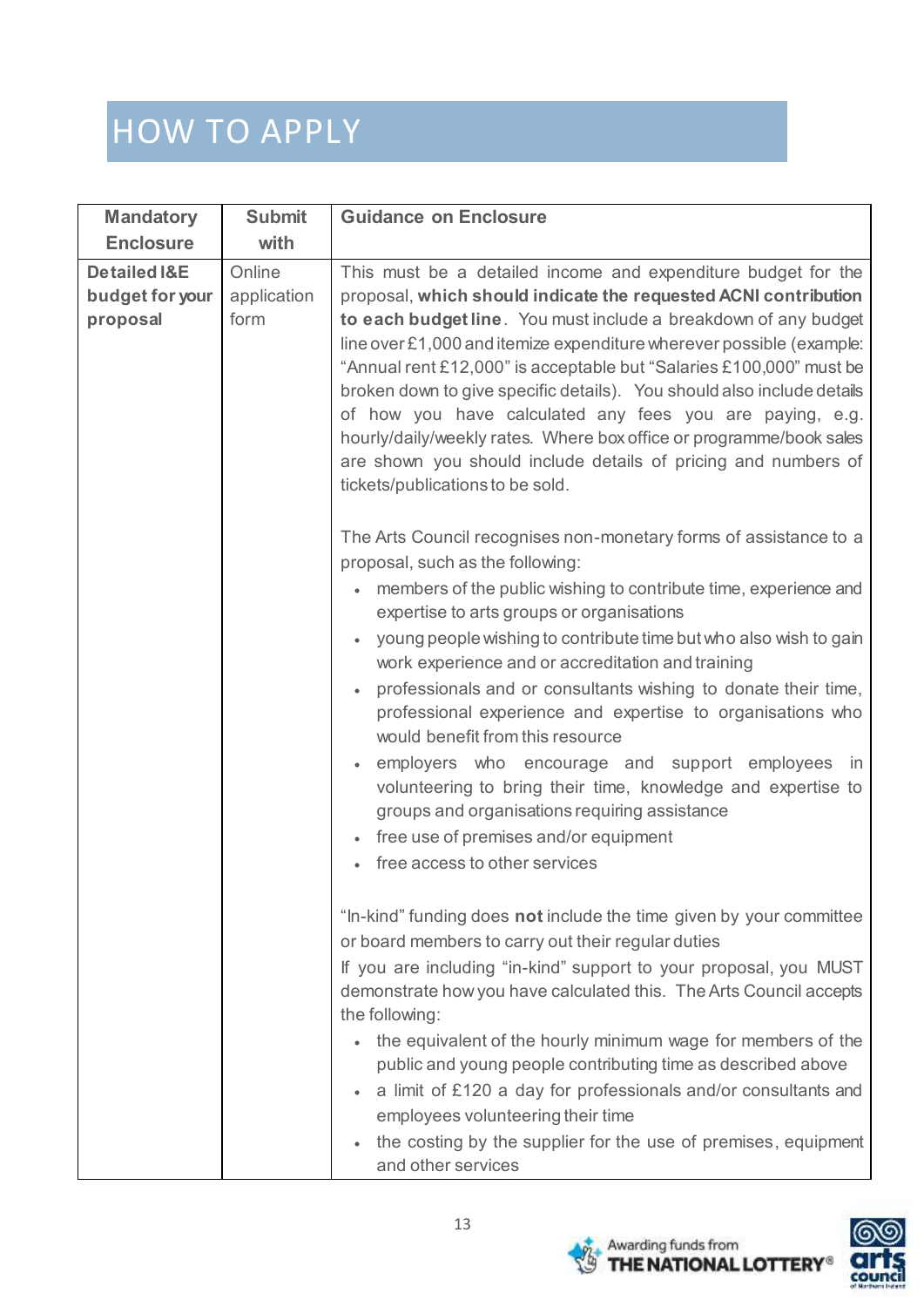| <b>Mandatory</b>                                                             | <b>Submit</b>                 | <b>Guidance on Enclosure</b>                                                                                                                                                                                                                                                                                                                                                                                                                                                                                                                                        |
|------------------------------------------------------------------------------|-------------------------------|---------------------------------------------------------------------------------------------------------------------------------------------------------------------------------------------------------------------------------------------------------------------------------------------------------------------------------------------------------------------------------------------------------------------------------------------------------------------------------------------------------------------------------------------------------------------|
| <b>Enclosure</b>                                                             | with                          |                                                                                                                                                                                                                                                                                                                                                                                                                                                                                                                                                                     |
| <b>Detailed I&amp;E</b><br>budget for<br>your<br>proposal<br>(cont.)         | Online<br>application<br>form | You cannot include the costs of employing committee/board members<br>or directors of the organisation to work on the proposal as research<br>shows that the public regard this as inappropriate use of Lottery funds<br>which are to be used for wider public benefit rather than private gain.<br>You cannot include the costs of gratuitous hospitality or alcoholic<br>beverages. The only hospitality costs we will pay for are where they<br>are integral to the proposal, for example, an arts conference where<br>lunch is provided to delegates.            |
| <b>Detailed</b><br>budget for<br>your whole<br>organisation                  | Online<br>Application<br>Form | This is a budget for your entire organisation for the year in which the<br>proposal will take place. In some cases, this may be the same as the<br>income and expenditure budget for the proposal where this is the only<br>activity of the organisation, but in most cases this will be a much larger<br>budget detailing all of the organisation's activity.                                                                                                                                                                                                      |
| <b>Management</b><br><b>Accounts up</b><br>to the period<br>31 March<br>2022 | Online<br>Application<br>Form | Applicants are required to upload a copy of their organisation's most<br>recent Audited/Certified Accounts to the Government Funding<br>Database. If the accounts uploaded to the GFD are not for the year<br>2021/22 (i.e. if your most recent audited accounts are for the 2020/21<br>financial year), we require a set of management accounts covering<br>the intervening period up to March 2022. We require these accounts<br>to assess the overall financial wellbeing of your organisation and to<br>judge whether there is a need for Arts Council funding. |
| <b>List of Board</b><br><b>Members</b>                                       | Online<br>Application<br>Form | A list of your organisation's current board members, which details any<br>relevant specialism each brings to the role.                                                                                                                                                                                                                                                                                                                                                                                                                                              |
| <b>Evidence</b><br>that you<br>have<br>consulted<br>with Thrive              | Online<br>Application<br>Form | If you are applying for audience development activity we need to<br>see evidence that you have consulted with Thrive (formerly Audiences<br>NI) and that you have developed a coherent plan.                                                                                                                                                                                                                                                                                                                                                                        |
| Venue<br><b>Schedule</b>                                                     | Online<br>Application<br>Form | If you are applying to bring international work to NI - provide a<br>venue schedule.<br>NB: Please ensure when making plans that you consider<br>delivery of your work in the context of potential ongoing or re-<br>occurring issues due to COVID-19 should they continue beyond<br>the period of this grant.                                                                                                                                                                                                                                                      |



**Azi** Awarding funds from<br>**SO THE NATIONAL LOTTERY**<sup>®</sup>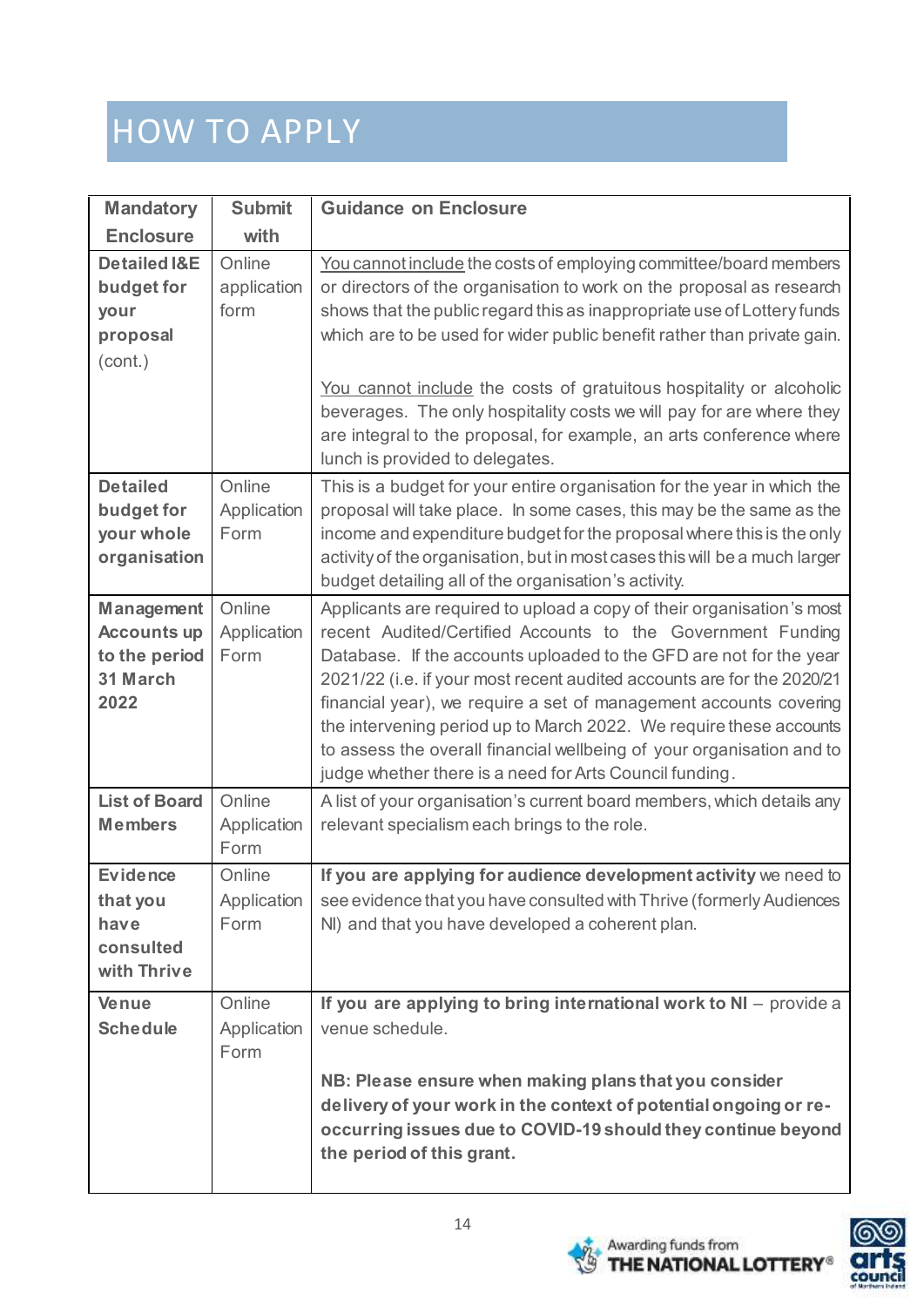| <b>Mandatory</b>                                                                        | <b>Submit</b>                 | <b>Guidance on Enclosure</b>                                                                                                                                                                                                                                                                                                                                                                                                                                                                                                                                                                                                                                                                                                                                                                                                                                                                                                                                   |
|-----------------------------------------------------------------------------------------|-------------------------------|----------------------------------------------------------------------------------------------------------------------------------------------------------------------------------------------------------------------------------------------------------------------------------------------------------------------------------------------------------------------------------------------------------------------------------------------------------------------------------------------------------------------------------------------------------------------------------------------------------------------------------------------------------------------------------------------------------------------------------------------------------------------------------------------------------------------------------------------------------------------------------------------------------------------------------------------------------------|
| <b>Enclosure</b>                                                                        | with                          |                                                                                                                                                                                                                                                                                                                                                                                                                                                                                                                                                                                                                                                                                                                                                                                                                                                                                                                                                                |
| <b>Tour</b><br>Itinerary and<br><b>Letters from</b><br><b>Proposed</b><br><b>Venues</b> | Online<br>Application<br>Form | If you are applying to tour a production we need to see a proposed<br>tour itinerary and letters from the proposed venues indicating that they<br>would be interested in the production.                                                                                                                                                                                                                                                                                                                                                                                                                                                                                                                                                                                                                                                                                                                                                                       |
| Script/Score/<br><b>Design</b><br>details or<br>equivalent                              | Online<br>Application<br>Form | If you are applying for the production of a new work, you must<br>provide a copy of the proposed script/score/design details or<br>equivalent.<br><b>Important Note:</b><br>In Music and Drama you can apply for the costs of commissioning and<br>production within the same application. However, you will be required<br>to submit the script/score for approval by the Arts Council before you<br>enter into any production contracts or before you advertise the<br>production in any way. When planning your proposal timescale you<br>should allow two months between the submission of the script to the<br>Arts Council and entering into production contract. If the Arts Council<br>is not content with the quality of the script, it will withhold permission<br>to enter into production. If you enter into production contracts before<br>the Arts Council gives permission to proceed, the production element<br>of the grant will be withheld. |
| <b>Details of</b><br>Premium<br><b>Payments</b>                                         | Online<br>Application<br>Form | If your proposal is being delivered to a Section 75 group as detailed<br>in The Northern Ireland Act 1998, and you are seeking additional<br>funds for this purpose, you must detail exactly what you want these<br>funds for. There may be additional costs such as translations, sign<br>language interpretation, Braille paperwork, transport costs, provision<br>of crèche facilities. You will not receive these funds in advance and,<br>in order to claim the funds, you will have to demonstrate numbers of<br>people involved in receiving these services.                                                                                                                                                                                                                                                                                                                                                                                            |
| <b>Copies of</b><br><b>LOOs from</b><br><b>Other</b><br><b>Funders</b>                  | Online<br>Application<br>Form | If you have any letters from sponsors or other funders you should<br>include them with your application as demonstration of support.                                                                                                                                                                                                                                                                                                                                                                                                                                                                                                                                                                                                                                                                                                                                                                                                                           |



Awarding funds from<br>Set THE NATIONAL LOTTERY®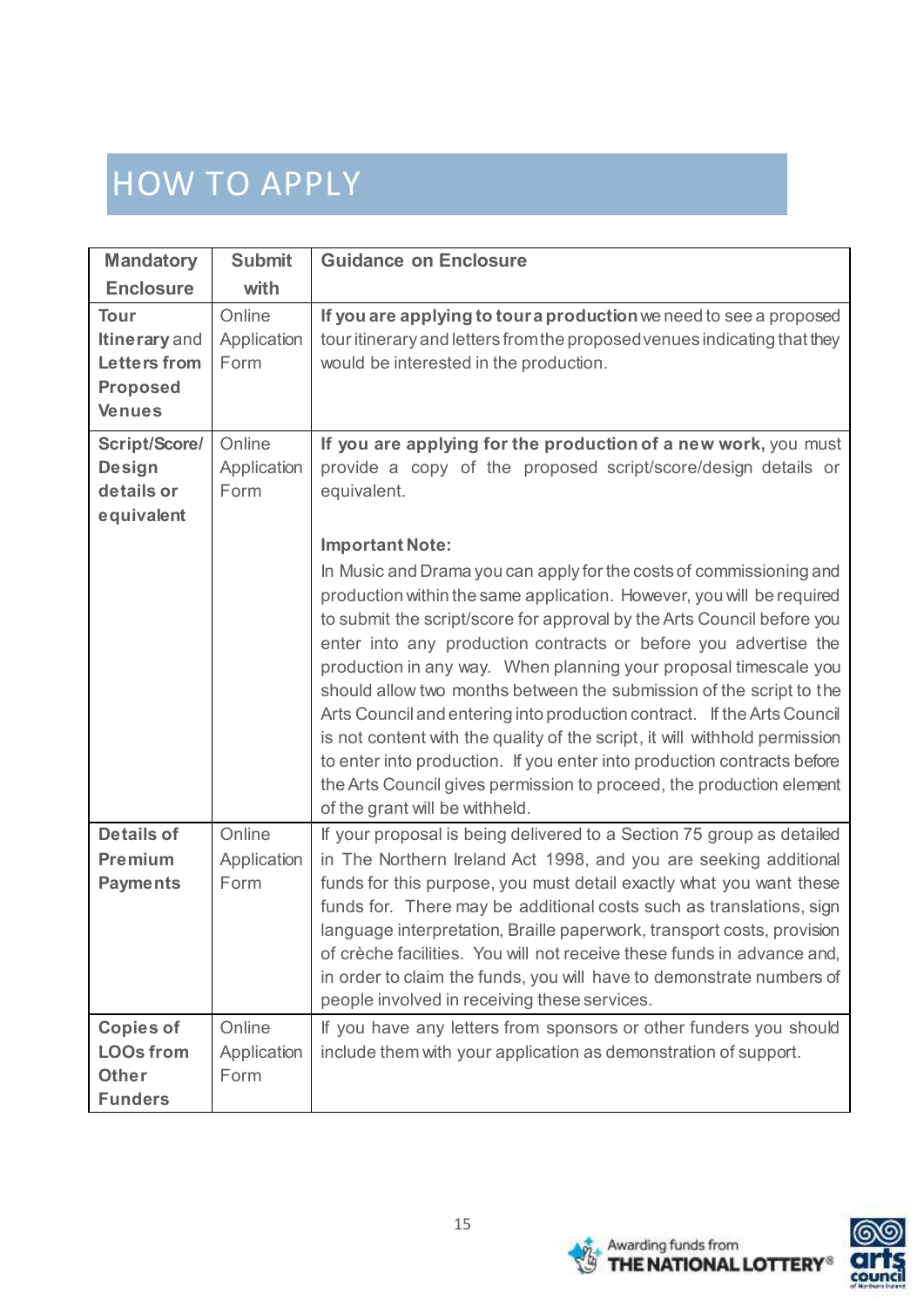$\overline{a}$ 

| <b>Mandatory</b>                                                                     | <b>Submit</b>                 | <b>Guidance on Enclosure</b>                                                                                                                                                                                                                                                                                                                                                                                                                                                                                                            |
|--------------------------------------------------------------------------------------|-------------------------------|-----------------------------------------------------------------------------------------------------------------------------------------------------------------------------------------------------------------------------------------------------------------------------------------------------------------------------------------------------------------------------------------------------------------------------------------------------------------------------------------------------------------------------------------|
| <b>Enclosure</b>                                                                     | with                          |                                                                                                                                                                                                                                                                                                                                                                                                                                                                                                                                         |
| <b>Artists CVs</b>                                                                   | Online<br>Application<br>Form | If you know which artists will be involved in your proposal, provide<br>us with copies of their CVs. This will help us assess the quality<br>of your proposal.                                                                                                                                                                                                                                                                                                                                                                          |
| <b>Quotations for</b><br>each Item of<br><b>Equipment</b>                            | Online<br>Application<br>Form | If you are applying for capital equipment, the number of<br>quotations you must provide depends on the cost of the item, as<br>follows:<br>The number of quotations you must provide depends on the cost<br>of the equipment as follows:                                                                                                                                                                                                                                                                                                |
|                                                                                      |                               | up to £5,000 in value (excluding VAT) <sup>2</sup> : Aminimum<br>(i)<br>of two quotations or evidence of a price check with<br>at least two contractors/suppliers to ensure value for<br>money has been achieved. Price checks and/or<br>quotations should be documented and retained on<br>file for verification purposes.<br>between £5,000 and £30,000 in value (excluding<br>(ii)<br>VAT): The organisation must seek a minimum of two<br>tenders for supplies and services between £5,000<br>and £30,000 in value (excluding VAT). |
|                                                                                      |                               | Acceptable Quotations: Scans of original documents; email<br>quotes; screen captures from online retailer sites.                                                                                                                                                                                                                                                                                                                                                                                                                        |
|                                                                                      |                               | Quotations must include stated delivery dates: if no delivery<br>date is included, the quotation will not be accepted as eligible.<br><b>Remember:</b> Weblinks or website addresses in lieu of quotations<br>are not acceptable and will result in your application being made<br>ineligible. All quotes must clearly indicate whether the stated cost<br>includes VAT.                                                                                                                                                                |
| <b>Constitution</b><br>and/or<br>Memorandum<br>and Articles of<br><b>Association</b> | <b>GFD</b>                    | Please note: The name of your organisation as given in your<br>constitution document should be the same name as that<br>given in the application, and on your organisation's bank<br>account, details of which we will request if you receive an<br>award.                                                                                                                                                                                                                                                                              |

<sup>2</sup> If you are requesting a highly specialised item of equipment for which there is only one supplier, you must upload a statement explaining why this is the case.



Awarding funds from<br>THE NATIONAL LOTTERY<sup>®</sup>

79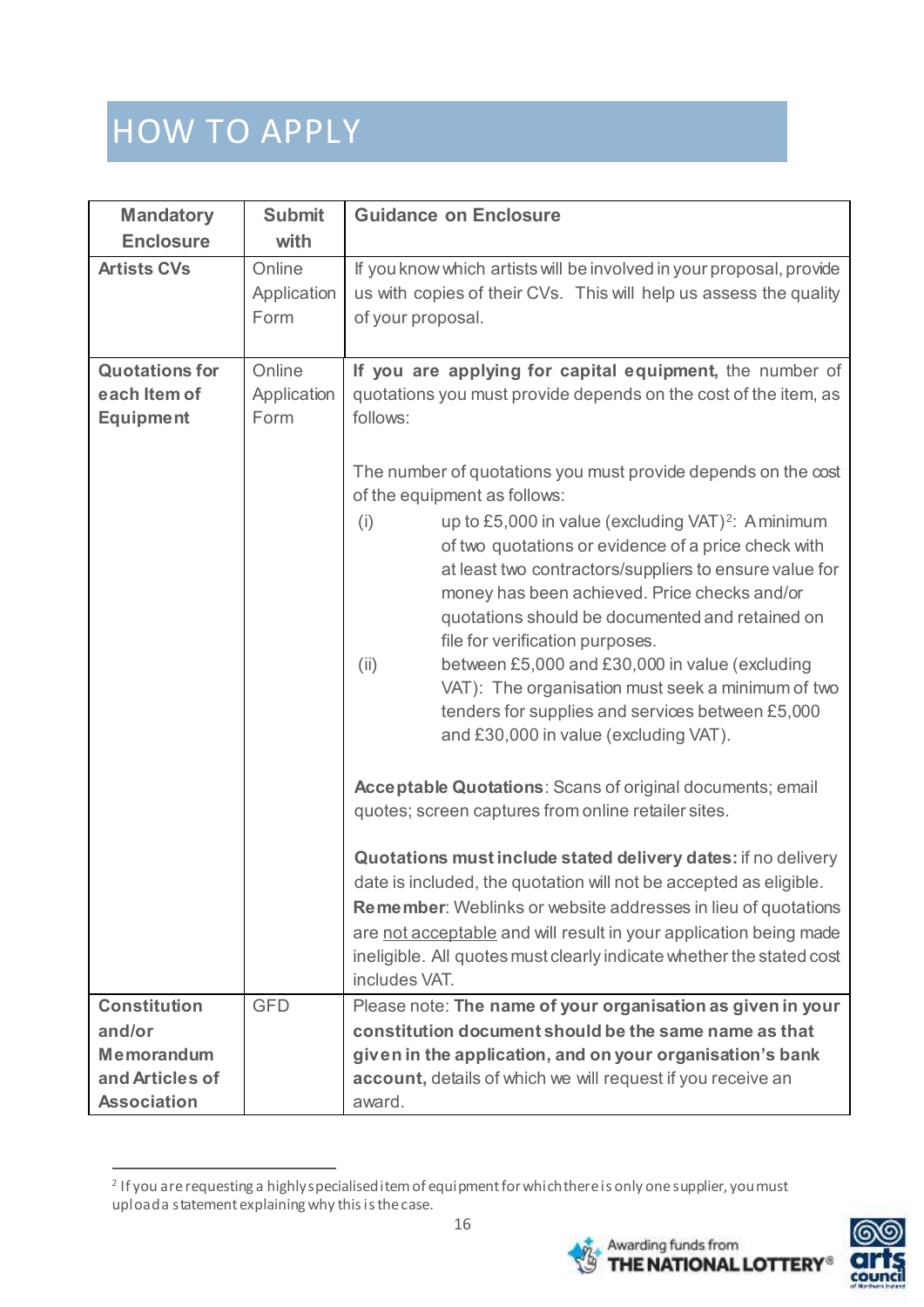| <b>Mandatory</b>         | <b>Submit</b> | <b>Guidance on Enclosure</b>                                      |
|--------------------------|---------------|-------------------------------------------------------------------|
| <b>Enclosure</b>         | with          |                                                                   |
| <b>Most recent set</b>   | <b>GFD</b>    | Please note: if these accounts are not for 2021/22, ie up to the  |
| <b>of</b>                |               | period 31 March 2022, you must upload a set of management         |
| <b>Audited/Certified</b> |               | accounts with your application.                                   |
| <b>Accounts</b>          |               |                                                                   |
| Organisation             | <b>GFD</b>    | This is a diagram showing us the structure of your                |
| <b>Chart</b>             |               | organisation, in terms of staff, board and committees.            |
|                          |               |                                                                   |
| <b>List of Office</b>    | <b>GFD</b>    | A list of all the office bearers (to include names) on your board |
| <b>Bearers</b>           |               | and sub-committees (if relevant), eg, Chair, Treasurer,           |
|                          |               | Secretary, Chair of the Finance Committee etc.                    |
| Rental                   | <b>GFD</b>    | These documents are in relation to the premises from which        |
| Agreement /              |               | your organisation operates.                                       |
| Lease /                  |               |                                                                   |
| Evidence of              |               | If your organisation does not have a rental agreement or lease    |
| Ownership                |               | in place, please provide a statement confirming this.             |

#### **AFTER YOU SUBMIT YOUR APPLICATION**

- You will receive a Monitoring Form which will be published to your application account. **You must complete and return the Monitoring Form as part of the application process. If you do not do so, your application will be ineligible and will not be assessed.**
- The Arts Council will undertake an eligibility check on your application. In the event of missing information, your application will be deemed as ineligible and will not proceed to assessment. If ineligible, the Arts Council will issue an email advising reasons for ineligibility.
- If eligible, the Arts Council will acknowledge receipt of the application form.
- If eligible, an Arts Development Officer will assess your application.
- Officer assessments will be subject to a moderation process.
- The Arts Council will contact you with the final decision by letter which is likely to be via email. If rejected, the Arts Council will provide you with detailed reasons for the rejection.

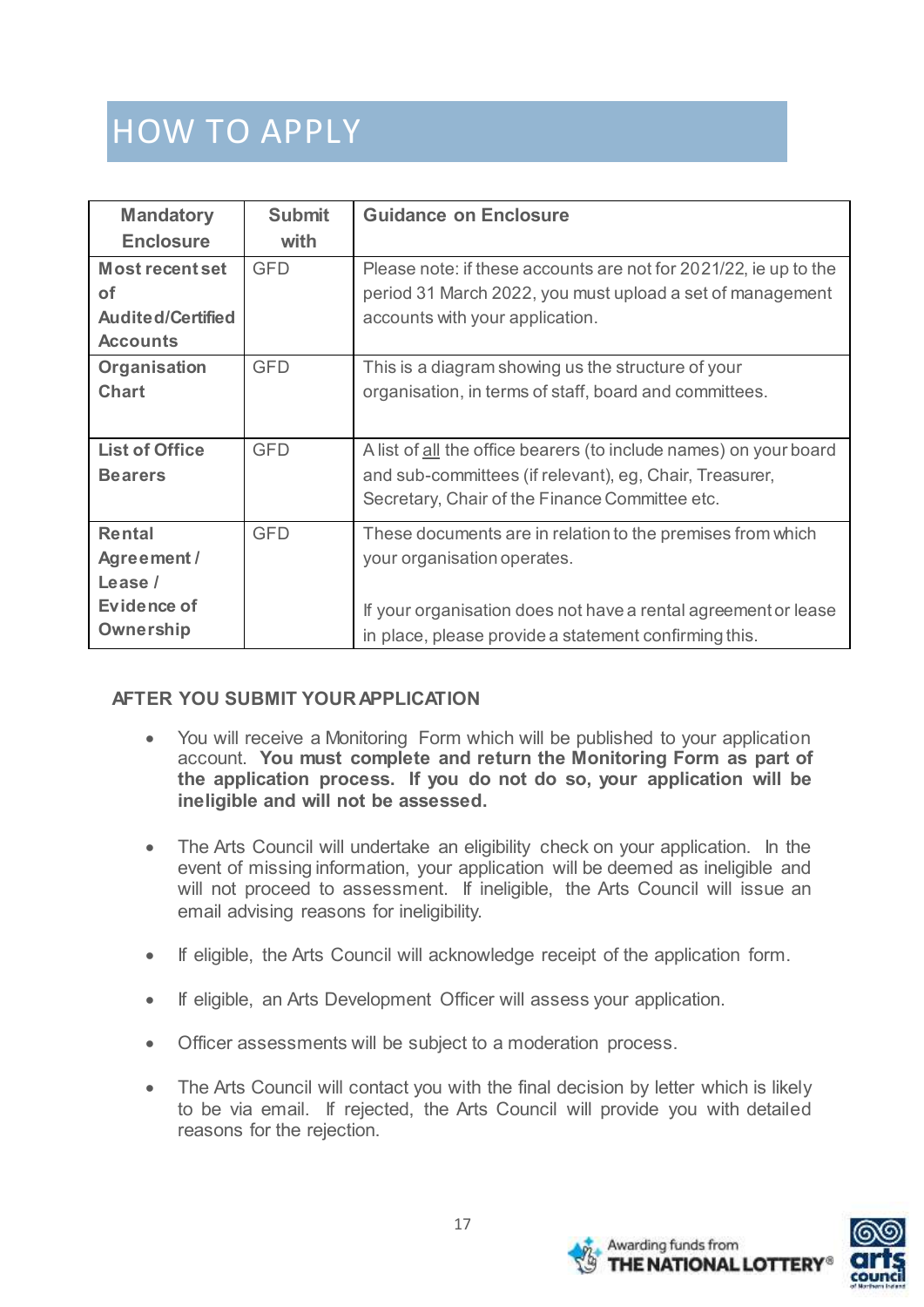# HOW WE WILL MAKE OUR DECISION

Each application is examined to consider how it best helps the Arts Council to deliver on our ambitions and priorities as set out in our 5-year strategic framework for developing arts 2019 to 2024.

#### **ASSESSMENT CRITERIA**

We will assess your proposal against the following criteria. A full list of the sub-criteria for each of these is available on page 12 of these guidance notes.

- **Criterion 1:** Public benefit
- **Criterion 2:** Quality of arts activities
- **Criterion 3:** Organisational/project viability and quality of management

It is very important that you think carefully about how your proposal satisfies these criteria and use the application to demonstrate this to us. Your proposal must meet all the criteria.

#### **THE DECISION PROCESS**

All applications will be assessed by an Arts Development Officer against the criteria as listed above, taking into account the programme's aims and priorities.

Assessing Officers will consider applications using their professional judgement, based on the information provided within the application, knowledge of your organisation's track record (in relation to both arts delivery and its previous management of ACNI funding), knowledge of the wider arts landscape, and the competitive context in which all applications are evaluated.

Officer recommendations are then subject to a moderation process, which involves a number of discussion stages.

#### **Moderation One**

Each application is assessed against the three main criteria receiving a ranking of High, Medium or Low using a set of descriptors relevant to each artform/practice. These descriptors are available upon request. All applications must receive at least three overall Medium rankings against the three main criteria to proceed to the next stage.



Awarding funds from

**NATIONAL LOTTER**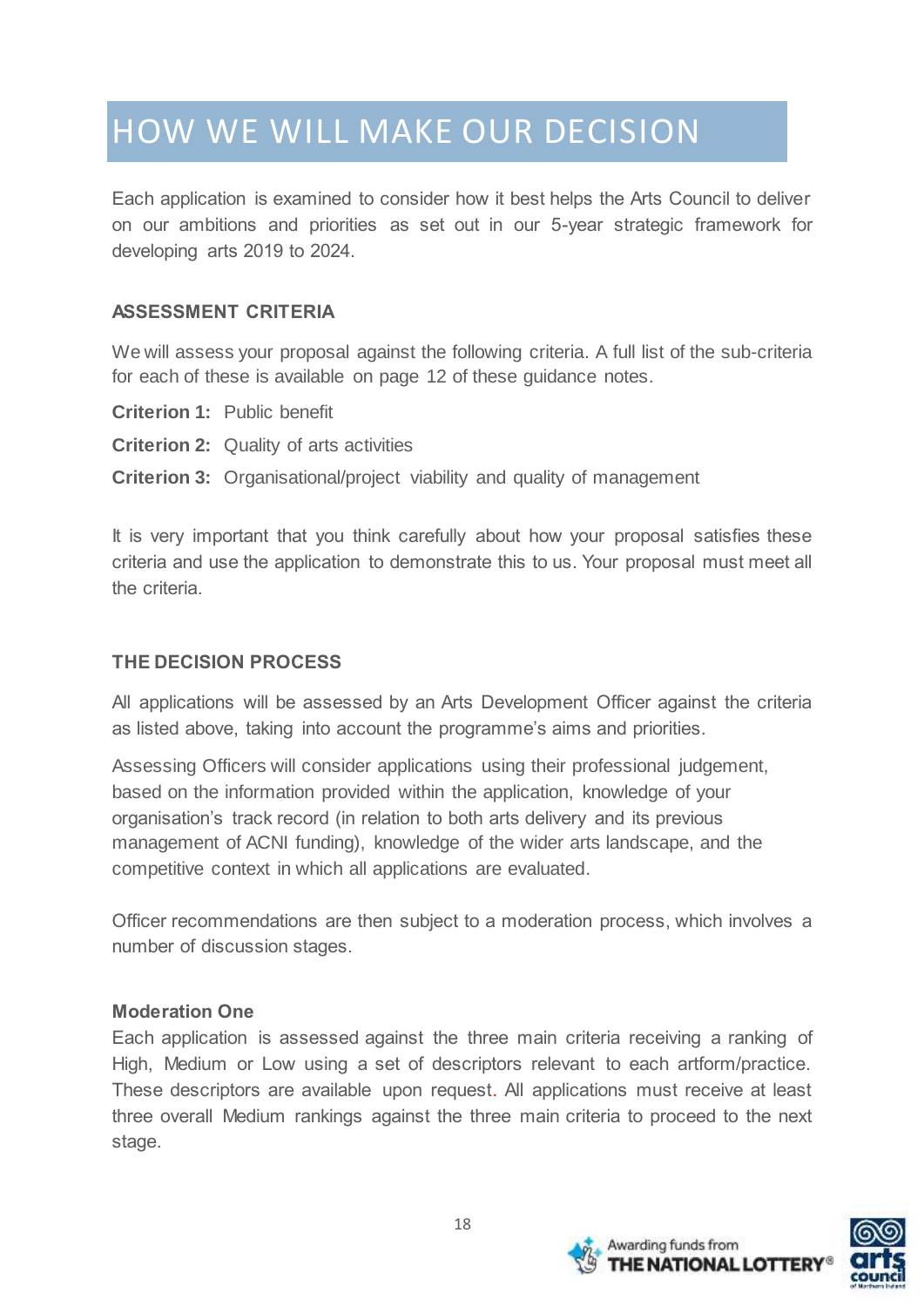#### **Moderation Two**

Moderation Two will take into account of the following:

- **A. Range of artforms**: we want to support a range of artforms and a diversity of artistic practices. Artists and arts organisations often work across and between different artforms. However, we group the organisations we fund into a number of artform areas in order to help us consider how we are investing in different parts of the sector.
- **B. Geographical spread:** we will take into account the need to support work by a range of funded organisations across the whole of Northern Ireland. We will consider how some organisations work intensively within their own local authority area and how some have a reach and impact far beyond that. Others may tour widely. We will take into account the potential reach of the Lottery Project Funding Programme as a whole and we will be particularly interested in how organisations plan to reach places of current low arts engagement.
- **C. Size and type**: we want to invest in an appropriate mix of sizes and types of organisation. This includes, for example, considering an appropriate balance of arts venues, umbrella organisations, touring companies, and other types of organisations. We will not continue to fund organisations where there is a clear duplication of service. We will consider the potential of organisations to merge with similar bodies to achieve efficiencies.
- D. **Risk**: A risk assessment will also be carried out on the application, which will be rated **Minor, Moderate or Major**. The assessment will consider the applicant's ability to deliver the programme of work as set out in the application and the associated risk to ACNI's funding investment, both in terms of capacity/governance and the organisation's financial resilience and also the level of financial risk to our investment across the Lottery Project Funding programme

At the end of this process, the meeting will make financial recommendations and/or decisions (depending on the level of grant), based on the detail of the submitted budgets and in light of resources available.

The final decision will be communicated to you by letter which is likely to be via email.

## **IS THE ARTS COUNCIL DECISION FINAL?**

There is a review procedure, which is available on the website and will be issued to any unsuccessful applicants upon request.



Awarding funds from

**IE NATIONAL LOTTER**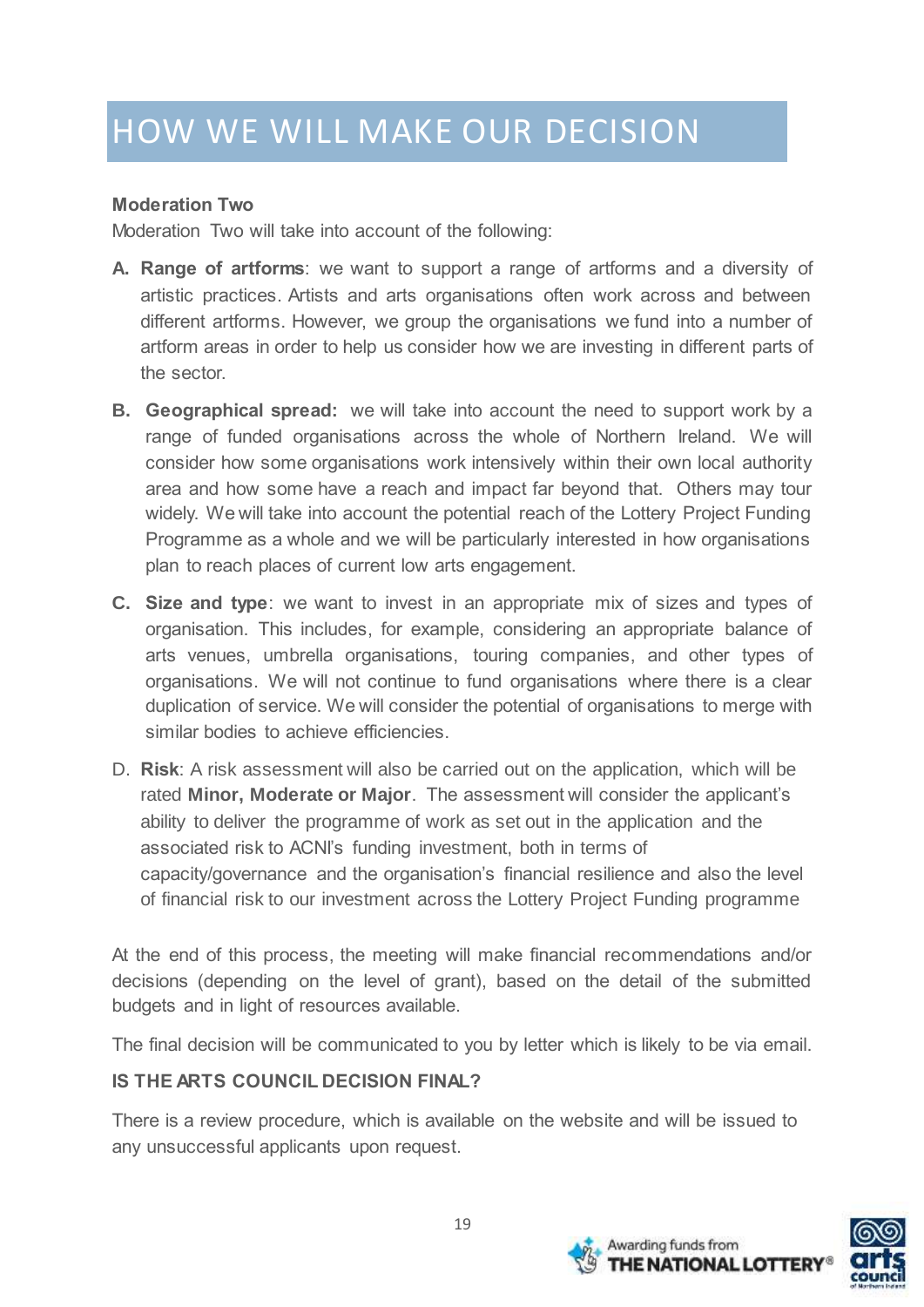# IF YOU RECEIVE AN AWARD

## **LETTER OF OFFER**

Following the decision, Arts Council will issue successful applicants with a contract outlining the conditions attached to the award and the specific purposes for which the award can be used.

- You will not be able to incur expenditure until you have met certain conditions of grant and received your letter of offer from the Arts Council. You should take this into account when planning your proposal.
- It is important that you read the letter of offer and enclosed conditions carefully before signing and returning it. The letter of offer will set out what you may spend the grant on and by what date the proposal must be completed.
- **If there are any changes to your agreed project from the original application, you must inform the Arts Council immediately in writing before incurring any proposal expenditure.** If you don't tell us about changes you may have to repay the award and this will affect decisions on any future applications you might make.

## **HOW PAYMENTS WILL BE MADE**

Payments are normally made in stages of 50%, 45% and 5%. Each stage will have specific conditions attached to it; your letter of offer will set out these specific conditions and you must comply with them prior to the drawdown of each tranche of funding. Arts Council will make payments using BACS transfer only. You will need to complete and return the BACS form issued with your letter of offer.

## **POST-PROJECT MONITORING**

At the conclusion of your project, you will have to submit an End of Project Report and provide a final income and expenditure account for the project, in addition to evidencing the appropriate use of Arts Council and National Lottery branding throughout the course of project delivery. The project report will include

- Details of the beneficiary numbers (audiences, participants, etc) against the targets indicated in your original application
- Performance venue details (if applicable)
- An evaluation of the project was it successful? Did you meet your targets? etc.

We may discuss with you how this information is to be collected.



Awarding funds from

**JE NATIONAL LOTTER**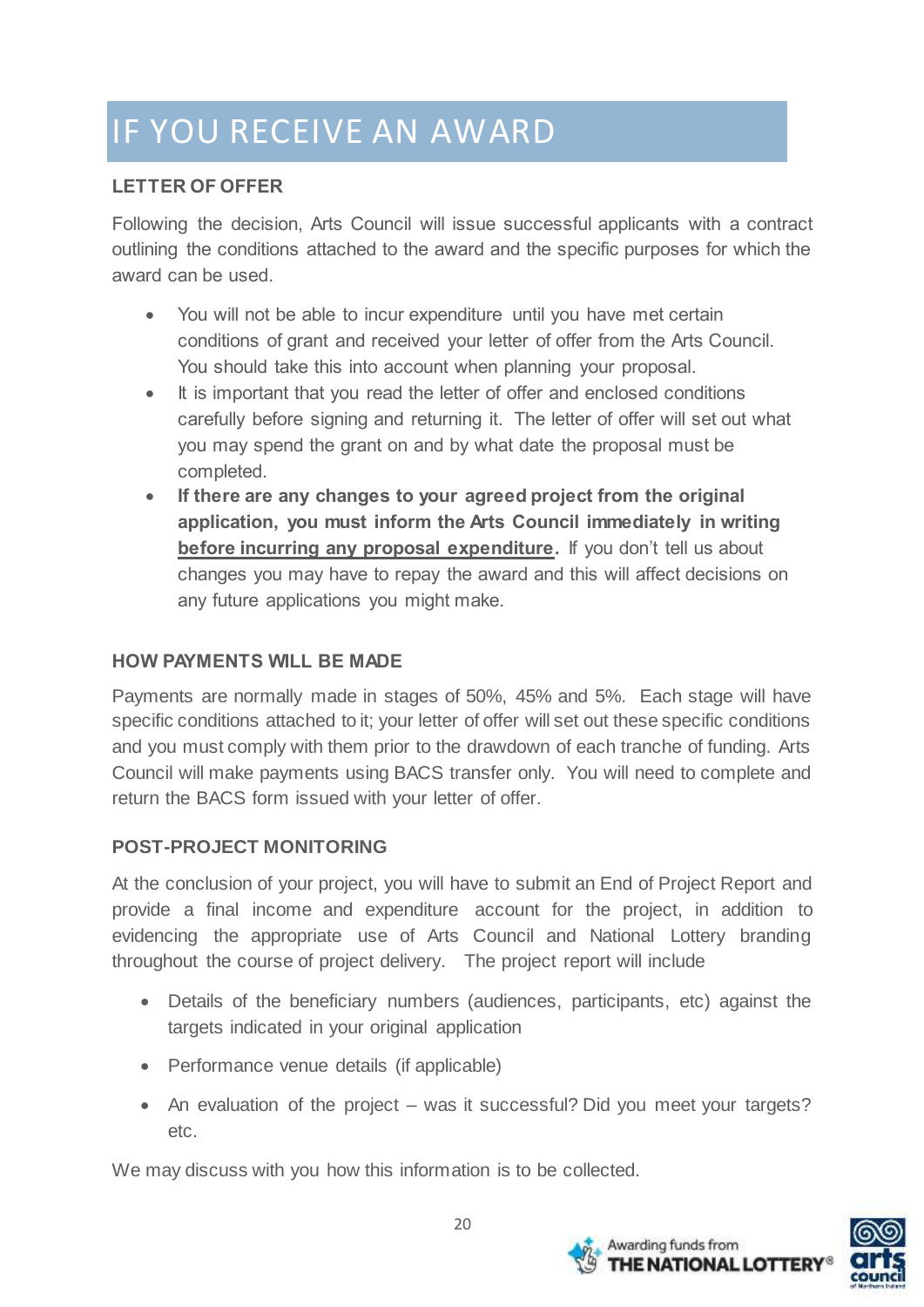# IF YOU RECEIVE AN AWARD

#### **POST-PROJECT MONITORING – Verification Visits**

Your project may also be subject to a Verification Visit by an Assistant Arts Development Officer. This will ensure that the project grant has been spent in accordance with your letter of offer and that all processes (eg. procurement, recruitment, processing of payments within your organisation) related to project delivery comply with LOO conditions and your own stated financial procedures. It is therefore important that you retain all the project documentation to evidence this.

## **CHILDREN / YOUNG PEOPLE / ADULTS AT RISK**

Organisations that work with children, young people and adults at risk need to ensure that their safeguarding systems and procedures adhere to best practice. Please see the information below to consider in relation to your own organisation's procedures and note that you must agree a protection policy statement as part of your application form.

It is a requirement of our funding that any organisation which comes into contact with children, young people and adults at risk, either directly through its programmes or indirectly through its services, must commit to a Safeguarding Policy which must have been formally agreed by your organisation.

If your Safeguarding Policy and Procedures are older than 3 years please review and update them to ensure your policy and procedures are in line with best practice and legislation relating to protection issues. If you are successful in obtaining a grant, the Arts Council may, as part of its monitoring processes, ask to see these documents during the incoming year.

#### **EQUALITY OF OPPORTUNITY**

It is a requirement of our funding that your organisation commits to equality of opportunity and good relations duty.

The Arts Council of Northern Ireland has a statutory duty under the Northern Ireland Act 1998, in carrying out its functions to have due regard to the need to promote equality of opportunity between all Section 75 groups and you will note that you must agree an Equality of Opportunity and Good Relations policy statement as part of your application form.



Awarding funds from

THE NATIONAL LOTTER